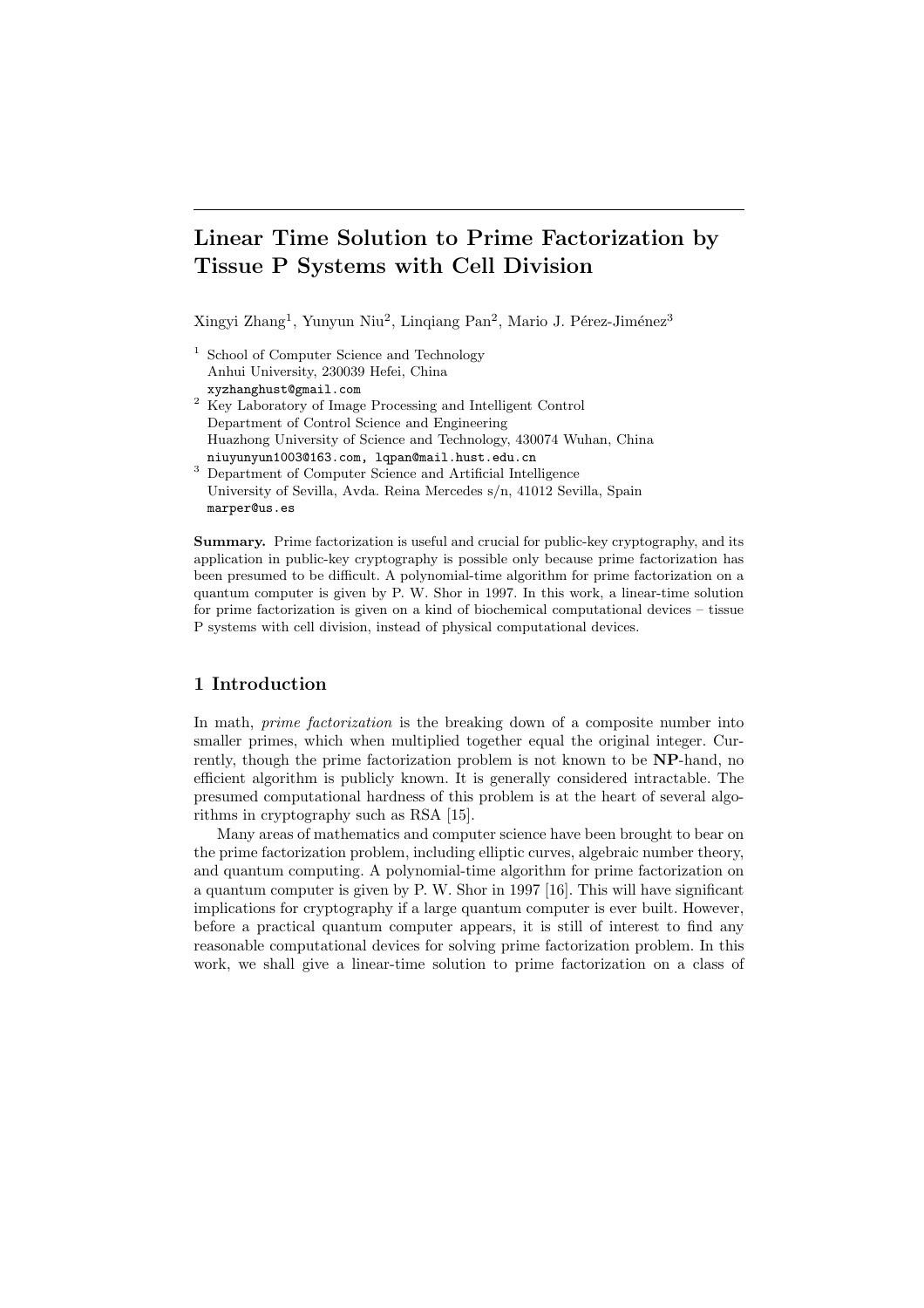biochemical computational devices – tissue  $P$  systems with cell division, instead of physical computational devices.

Tissue P systems with cell division is a class of computational devices in membrane computing. Membrane computing is an emergent branch of natural computing, which is inspired by the structure and the functioning of living cells, as well as the organization of cells in tissues, organs, and other higher order structures. The devices in membrane computing, called  $P$  systems, provide distributed parallel and non-deterministic computing models. Since Gh. Păun introduced the first P system in [12], this area is heavily investigated. Please refer to [13] for an introduction of membrane computing, and refer to [17] for further bibliography.

Informally, a P system consists of a membrane structure, in the compartments of which one places multisets of objects which evolve according to given rules in a synchronous, non-deterministic, maximally parallel manner. Tissue P systems are a class of P systems, where membranes are placed in the nodes of a graph. It is a net of processors dealing with symbols and communicating these symbols along channels specified in advance. The communication among cells is based on symport/antiport rules, which was introduced to P systems in [11]. Symport rules move objects across a membrane together in one direction, whereas antiport rules move objects across a membrane in opposite directions. This model has two biological inspirations (see [9]): intercellular communication and cooperation between neurons. In [14], tissue P systems are endowed with the ability of getting new cells based on the mitosis or cellular division, thus obtaining the ability of generating an exponential amount of workspace in polynomial time. Such variant of tissue P systems is called *tissue P systems with cell division*.

Tissue P systems with cell division were widely investigated for solving NPcomplete problems. Some of them deal with non-numerical NP-complete decision problems, such as SAT problem [14], 3-coloring problem [2], vertex cover [4]. Others deal with numerical NP-complete decision problems, that is, decision problems whose instances consist of sets or sequences of integer numbers, such as subset sum [3], partition problem [5]. Although prime factorization we shall consider is a numerical problem, it is neither a decision problem nor an optimization problem. In this work, we shall construct a family of tissue P systems with cell division, which can decompose integer numbers in a linear time with respect to the length of binary representation of the integer to be factored. As a result of computation, a prime number is sent to a prefixed output membrane, instead of yes or no.

Up to now, besides there are two polynomial-time solutions to prime factorization by P systems with active membranes [6, 10], one well known polynomial algorithm that solves factorization problem is based on quantum computer [16]. As the case of quantum computer, the solution given in this work indicates how powerful tissue P systems with cell division can be, although at this moment nobody knows how to build a biochemical computer.

The paper is organized as follows. In Section 2, some preliminaries are recalled. The formal definition of tissue P systems with cell division is given in Section 3. A family of tissue P systems that uniformly solve the factorization problem is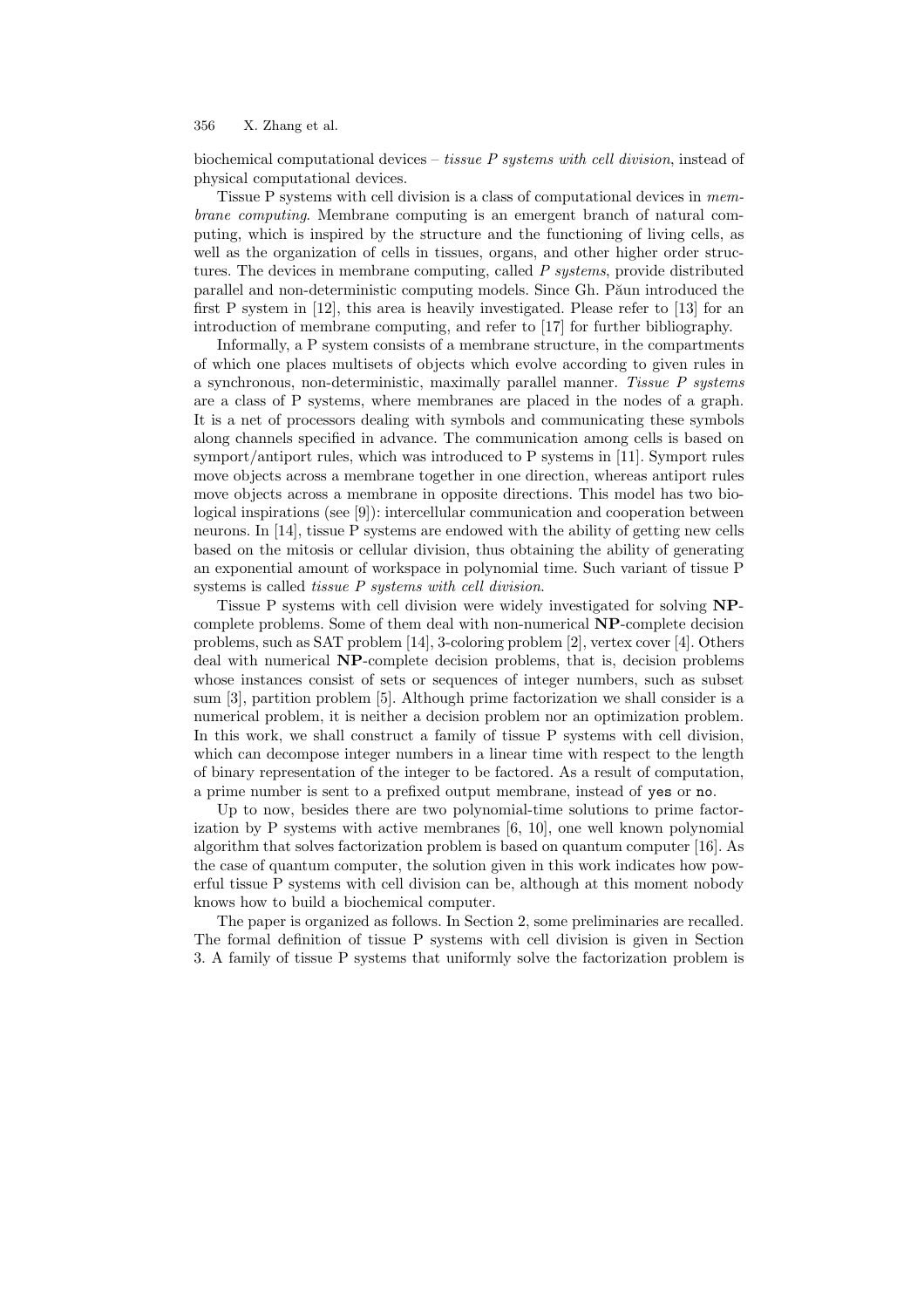presented in Section 4, with a short overview of the computation and the necessary resources. Conclusions and comments are presented in Section 5.

# 2 Preliminaries

An *alphabet*  $\Sigma$  is a non-empty set, whose elements are called *symbols*. An ordered sequence of symbols is a *string*. The number of symbols in a string  $u$  is the *length* of the string, and it is denoted by  $|u|$ . As usual, the empty string (with length 0) will be denoted by  $\lambda$ . The set of strings of length n built with symbols from the alphabet  $\Sigma$  is denoted by  $\Sigma^n$  and  $\Sigma^* = \bigcup_{n>0} \Sigma^n$ . A language over  $\Sigma$  is a subset from  $\Sigma^*$ .

A multiset m over a set A is a pair  $(A, f)$ , where  $f : A \to \mathbb{N}$  is a mapping. If  $m = (A, f)$  is a multiset, then its *support* is defined as  $supp(m) = \{x \in A \mid f(x) >$  $m = (A, J)$  is a multiset, then its *support* is defined as  $supp(m) = \{x \in A | J(x) > 0\}$  and its *size* is defined as  $\sum_{x \in A} f(x)$ . A multiset is empty (resp. finite) if its support is the empty set (resp. finite).

If  $m = (A, f)$  is a finite multiset over A, and  $supp(m) = \{a_1, \ldots, a_k\}$ , then it will be denoted as  $m = \{\{a_1^{f(a_1)}, \ldots, a_k^{f(a_k)}\}\}\.$  That is, superscripts indicate the multiplicity of each element. If  $f(x) = 0$  for any  $x \in A$ , then this element is omitted.

# 3 Tissue P Systems with Cell Division

In [8, 9], the first definition of the model of tissue P systems was proposed, where the membrane structure did not change along the computation. We now shall introduce a model of tissue P systems with cell division based on the cell-like model of P systems with membranes division [14]. The biological inspiration of this model is clear: alive tissues are not *static* network of cells, since new cells are generated by membrane fission in a natural way.

The main features of this model, from the computational point of view, are that cells are not polarized (the contrary holds in the cell-like model of P systems with active membranes, see [13]); the cells obtained by division have the same labels as the original cell and if a cell is divided, its interaction with other cells or with the environment is blocked during the division process. In some sense, this means that while a cell is dividing it closes its communication channels with other cells and with the environment.

Formally, a (function) computing tissue P system with cell division of degree  $q \ge 1$  and order  $(m, n), m \ge 1, n \ge 1$ , is a tuple of the form

$$
\Pi = (\Gamma, \Sigma, \Lambda, w_1, \dots, w_q, \mathcal{E}, \mathcal{R}, i_{in}, i_{out}),
$$

where:

1. Γ is the alphabet of objects;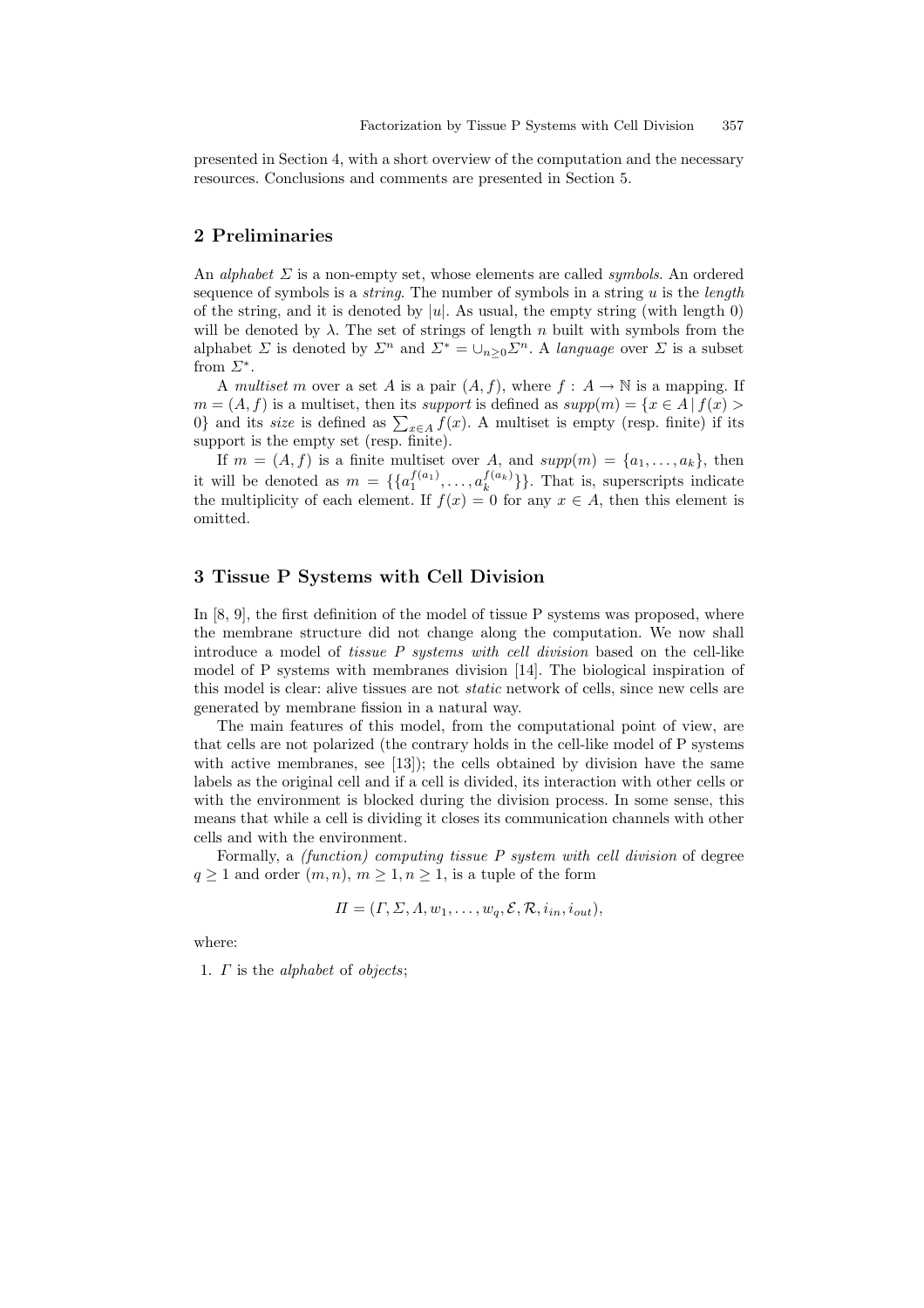- 2.  $\Sigma = \{a_1, \ldots, a_m\}$  is an ordered input alphabet strictly contained in  $\Gamma$ ;
- 3.  $\Lambda = \{b_1, \ldots, b_n\}$  is an ordered output alphabet contained in  $\Gamma$ ;
- 4.  $w_1, \ldots, w_q$  are strings over  $\Gamma$ , describing the initial multisets of objects placed in the cells of the system at the beginning of the computation;
- 5.  $\mathcal{E} \subseteq \Gamma$  is the set of objects in the environment in arbitrarily copies each;
- 6.  $\mathcal R$  is a finite set of rules of the following forms:
	- (a)  $(i, u/v, j)$ , for  $i, j \in \{0, 1, 2, \ldots, q\}, i \neq j, u, v \in \Gamma^*;$ Communication rules;  $1, 2, \dots, q$  identify the cells of the system, 0 is the environment; when applying a rule  $(i, u/v, j)$ , the objects of the multiset represented by u are sent from region  $i$  to region  $j$  and simultaneously the objects of the multiset v are sent from region j to region i  $(|u| + |v|)$  is called the length of the communication rule  $(i, u/v, j)$ ;
	- (b)  $[a]_i \to [b]_i[c]_i$ , where  $i \in \{1, 2, ..., q\}$ ,  $a, b, c \in \Gamma$ , and  $i \neq i_{out}$ ; Division rules; in reaction with an object  $a$ , the cell is divided into two cells with the same label; all the objects in the original cells are replicated and copies of them are placed in each of the new cells, with the exception of the object  $a$ , which is replaced by the object  $b$  in the first new cell and by  $c$  in the second one; the output cell cannot be divided;
- 7.  $i_{in} \in \{1, 2, ..., q\}$  is the input cell;
- 8.  $i_{out} \in \{0, 1, 2, ..., q\}$  is the output cell.

The rules of a system as above are used in the non-deterministic maximally parallel manner. In each step, all cells which can evolve must evolve in a maximally parallel way (in each step we apply a multiset of rules which is maximal, no further rule can be added). This way of applying rules has only one restriction when a cell is divided, the division rule is the only one which is applied for that cell in that step; the objects inside that cell do not evolve by means of communication rules. Their labels precisely identify the rules which can be applied to them.

A configuration of tissue P system with cell division is described by all multisets of objects over  $\Gamma$  associated with all the cells present in the system and the multiset of objects over  $\Gamma - \mathcal{E}$  associated with environment. The initial configuration of the system  $\Pi$  with input  $w \in \Sigma^*$  is the tuple  $(w_1, w_2, \ldots, w_{i_n} w, \ldots, w_q;$  $\emptyset$ ); that is, the corresponding configuration after adding the multiset w to the content of the input cell  $i_{in}$ . The computation starts from the initial configuration and proceeds as defined above. When there is no rule can be applied, the computation stops. Only halting computations give a result. If  $\mathcal{C} = \{C^i\}_{i \leq r}$  is a halting computation, where  $C<sup>i</sup>$  are configurations, then the result of computation  $Output(\mathcal{C}) = (C_{b_1}^{r-1}(i_{out}), C_{b_2}^{r-1}(i_{out}), \ldots, C_{b_n}^{r-1}(i_{out}))$ , where  $C_{b_j}^{r-1}(i_{out})$ ,  $1 \leq j \leq n$ , is the multiplicity of object  $b_j$  in the region  $i_{out}$  in the halting configuration  $C^{r-1}$ .

For a function f, we denote the domain of f by  $D(f)$  and the range of f by  $R(f)$ . For a tissue P system with cell division  $\Pi$  having ordered input alphabet  $\Sigma = \{a_1, a_2, \ldots, a_m\}$  and ordered output alphabet  $\Lambda = \{b_1, b_2, \ldots, b_n\}$ , and partial function  $f: \mathbb{N}^m \to \mathbb{N}^n$ , function f is encoded in a unary notation in the following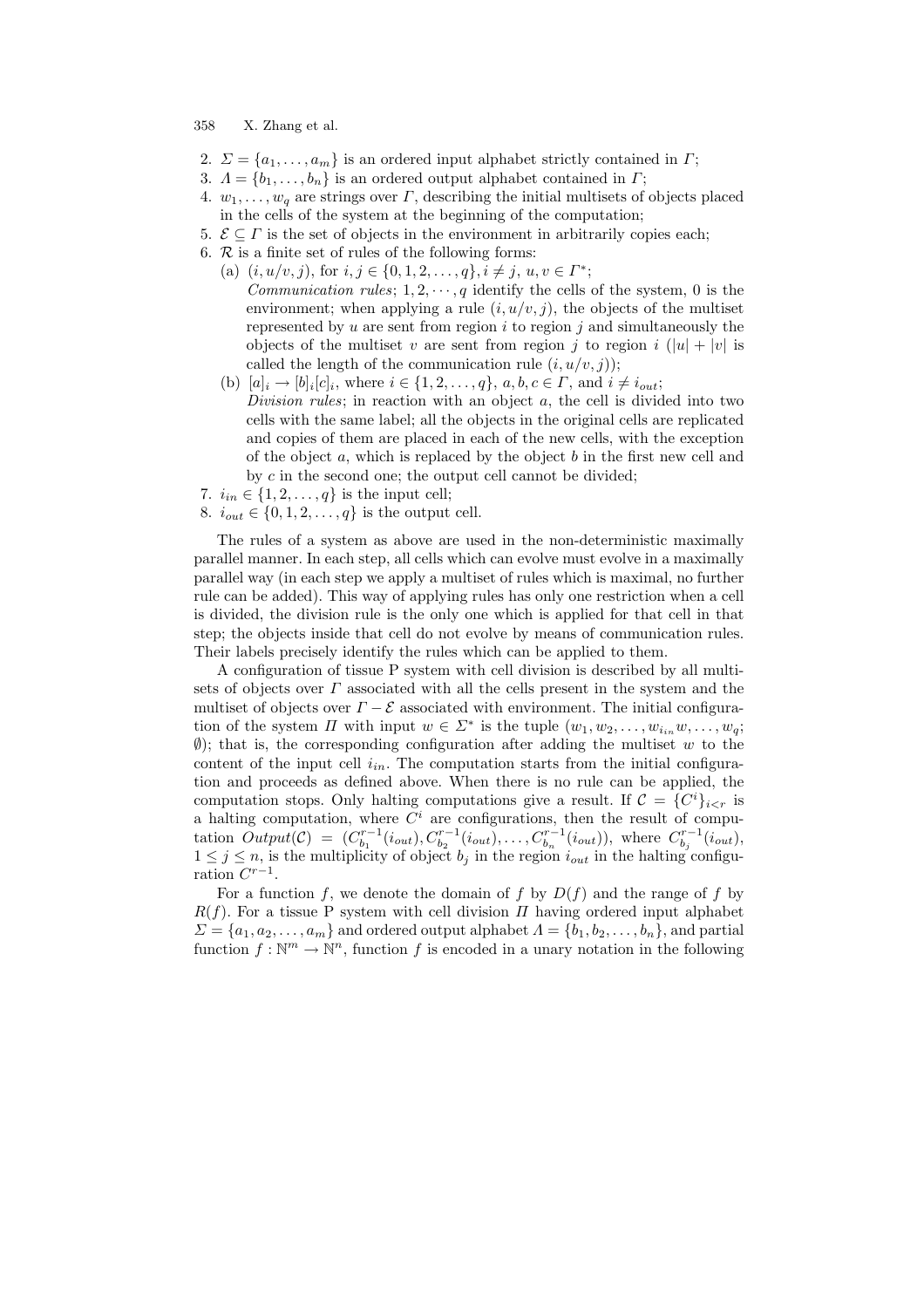way:  $(\alpha_1,\ldots,\alpha_m)\in D(f)$  is expressed by  $a_1^{\alpha_1}a_2^{\alpha_2}\ldots a_m^{\alpha_m}$ ;  $(\beta_1,\ldots,\beta_n)\in R(f)$  is expressed by  $b_1^{\beta_1} b_2^{\beta_2} \dots b_n^{\beta_n}$ .

**Definition 1.** We say that a partial function  $f : \mathbb{N}^m \to \mathbb{N}^n$  is computed in polynomial time by a family  $\Pi = \{ \Pi(t) \mid t \in \mathbb{N} \}$  of tissue P systems with cell division in unary encoding if the following holds:

- The family  $\Pi$  is polynomially uniform by Turing machines, that is, there exists a deterministic Turing machine working in polynomial time which constructs the system  $\Pi(t)$  from  $t \in \mathbb{N}$ .
- There exist a polynomial-time computable function s over the domain  $D(f)$  of function f such that:
	- $-$  for each  $u = (α_1, …, α_m) ∈ D(f)$ ,  $s(u)$  is a natural number and  $a_1^{α_1} … a_m^{α_m}$ is an input multiset of the system  $\Pi(s(u))$ ;
	- $-$  the family  $\Pi$  is polynomially bounded with regard to  $(f, s)$ , that is, there exists a polynomial function p, such that for each  $u = (\alpha_1, \dots, \alpha_m) \in D(f)$ every computation of  $\Pi(s(u))$  with input  $a_1^{\alpha_1} \ldots a_m^{\alpha_m}$  is halting and, moreover, it performs at most  $p(|u|)$  steps;
	- the family  $\Pi$  is sound with regard to  $(f, s)$ , that is, for each  $u = (\alpha_1, \ldots,$  $\alpha_m$ )  $\in D(f)$ , if there exists a computation C of  $\Pi(s(u))$  with input  $a_1^{\alpha_1} \dots a_m^{\alpha_m}$  such that  $Output(\mathcal{C}) = (\beta_1, \dots, \beta_n)$ , then  $f(u) = (\beta_1, \dots, \beta_n)$ ;
	- − the family  $\Pi$  is complete with regard to  $(f, s)$ , that is, for each  $u = (\alpha_1, \ldots, \alpha_n)$  $\alpha_m$ )  $\in$   $D(f)$ , if  $f(u) = (\beta_1, \dots, \beta_n)$ , then every computation C of  $\Pi(s(u))$ with input  $a_1^{\alpha_1} \dots a_m^{\alpha_m}$  has  $Output(\mathcal{C}) = \{\beta_1, \dots, \beta_n\}.$

In the Definition 1, the input and output are encoded in unary notation. However, in classical complexity theory, based upon Turing machine, switching from binary to unary encoding generally corresponds to simplify the problem. In this work, binary encoding is used for integer factorization problem. In what follows, we will give the definition that a function is computed by a family of P systems with cell division in binary encoding. In the case of binary encoding, the input alphabet is not asked to be ordered, and no output alphabet is fixed.

A (function) computing tissue P system with cell division with input of degree  $q \geq 1$  is a tuple of the form

$$
\Pi = (\Gamma, \Sigma, w_1, \dots, w_q, \mathcal{E}, \mathcal{R}, i_{in}, i_{out}),
$$

where:

- 1. Γ is the alphabet of objects;
- 2.  $\Sigma$  is an (un-ordered) input alphabet strictly contained in  $\Gamma$ ;
- 3.  $w_1, \ldots, w_q$  are strings over  $\Gamma$ , describing the initial multisets of objects placed in the cells of the system at the beginning of the computation;
- 4.  $\mathcal{E} \subseteq \Gamma$  is the set of objects in the environment in arbitrarily copies each;
- 5.  $\mathcal R$  is a finite set of rules of the following forms:

(a)  $(i, u/v, j)$ , for  $i, j \in \{0, 1, 2, \ldots, q\}, i \neq j, u, v \in \Gamma^*;$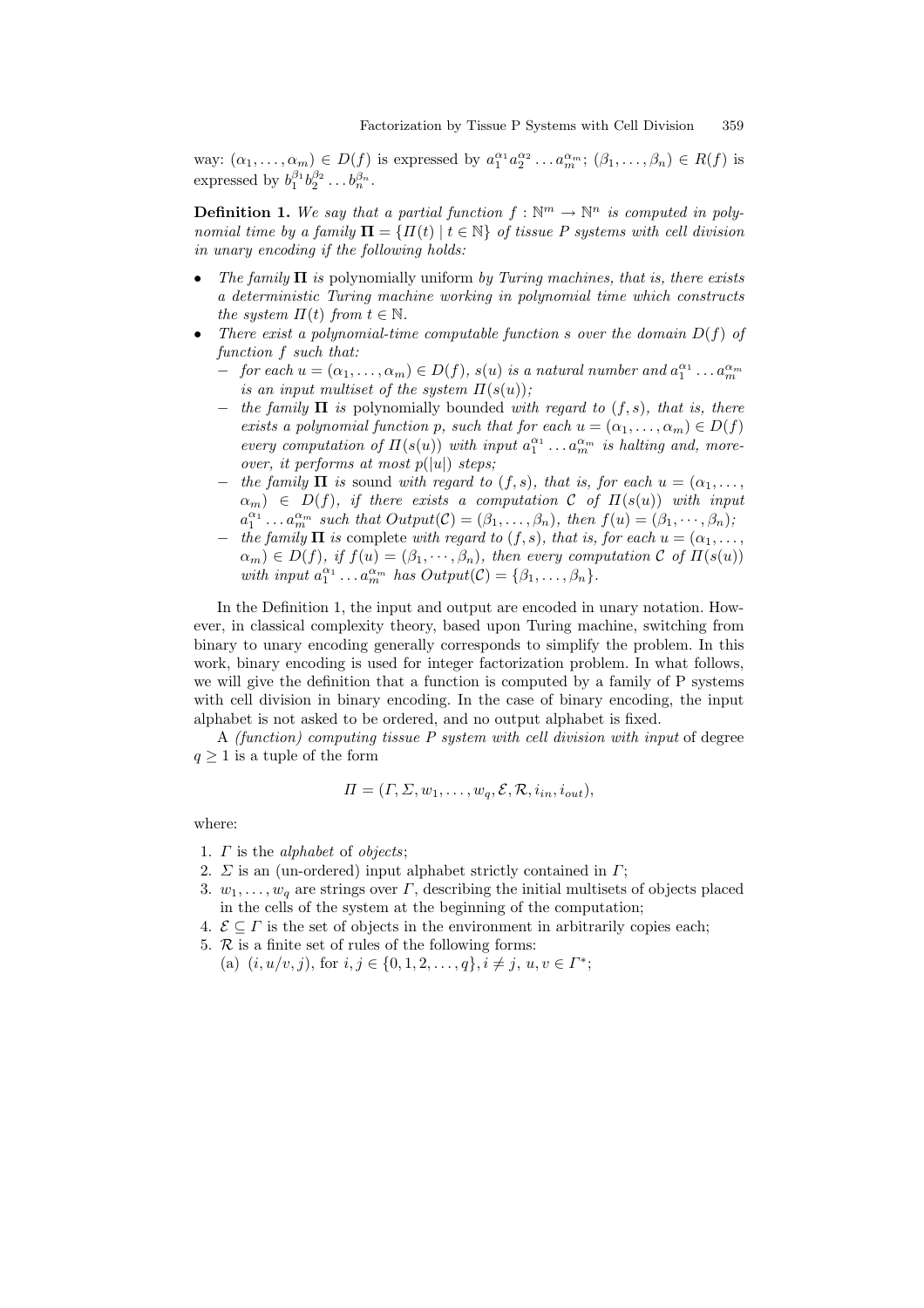(b)  $[a]_i \to [b]_i[c]_i$ , where  $i \in \{1, 2, ..., q\}$ ,  $a, b, c \in \Gamma$ , and  $i \neq i_{out}$ ; 6.  $i_{in} \in \{1, 2, ..., q\}$  is the input cell;

7.  $i_{out} \in \{0, 1, 2, ..., q\}$  is the output cell.

In semantics, P systems having un-ordered alphabets is the same with P systems with ordered input and output alphabets except for the way of encoding input and output. In the unary encoding, the sizes of ordered input and output alphabets are related with the dimensions of domain and range of function that is computed. Specifically, an ordered input alphabet  $\{a_1, \ldots, a_m\}$  and an ordered output alphabet  $\{b_1, \ldots, b_n\}$  can encode each function whose domain (resp. range) is a subset of  $\mathbb{N}^{m'}$   $(m' \leq m)$  (resp.  $\mathbb{N}^{n'}$   $(n' \leq n)$ ). In the binary encoding, the size of alphabet is related with both input value and output value. For example, for the function  $f(x) = 2^{2^x}$   $(x \in \mathbb{N})$  and an input n, the length of input n in binary expression is  $|\lg n| + 1$ , and the length of output  $f(n)$  in binary expressions is  $2^{n} + 1$ , which is an exponential function with respect to  $\lvert \lg n \rvert + 1$ . For functions such as  $f(x) = 2^{2^x}$ , maybe, we need exponential (with respect to the input size) large alphabet to encode the function in P systems, hence we cannot construct a family of P systems with cell division in polynomial time by Turing machine to compute functions such as  $f(x) = 2^{2^x}$ . It depends on the property of function whether a function can be computed by tissue P systems with cell division in binary encoding.

For prime factorization problem, the factors are less than the integer to be factored. In fact enables us to find a reasonable binary encoding for prime factorization problem. Specifically, we shall use the method from [7] to encode binary numbers by multisets of objects. Let  $x_{k-1}, \dots, x_1, x_0$  (with  $k \geq 1$ ) be the binary representation of integer  $x \ge 0$ , that is,  $x = \sum_{i=0}^{k-1} x_i 2^i$ . We use the objects from the following alphabet  $A_k$ , for  $k \geq 1$ :

$$
A_k = \{ \langle b, j \rangle \mid b \in \{0, 1\}, j \in \{1, 2, \cdots, k\} \}.
$$

Objects  $\langle b, j \rangle$  is used to represent bit b in position j in the binary encoding of an integer number. Hence, to represent the above number  $x$  we will use the following multiset (actually, a set) of objects:

$$
\langle x_{k-1}, k-1 \rangle, \cdots, \langle x_1, 1 \rangle, \langle x_0, 0 \rangle.
$$

Let us remark that the alphabet  $A_k$  depends on the length of the binary representation of the number x. Moreover, it is clear that with  $A_k$  we can represent all integer numbers in the range  $0, 1, \dots, 2^k - 1$ . In order to distinguish between the objects that represent the bits of different integers  $A$  and  $B$ , a leading label  $A, B$ are used to mark each element in the multiset. To this aim, the alphabet  $A_k$  is modified as follows:

$$
\mathcal{A}'_k = \{ \langle l, b, j \rangle \mid l \in \{A, B\}, b \in \{0, 1\}, j \in \{1, 2, \cdots, k\} \}.
$$

In this way, the *i*-th bit of A (that is,  $a_i$ ) and the *j*-th bit of B (that is,  $b_i$ ) are represented by the objects  $\langle A, a_i, i \rangle$  and  $\langle B, b_j, j \rangle$ , respectively.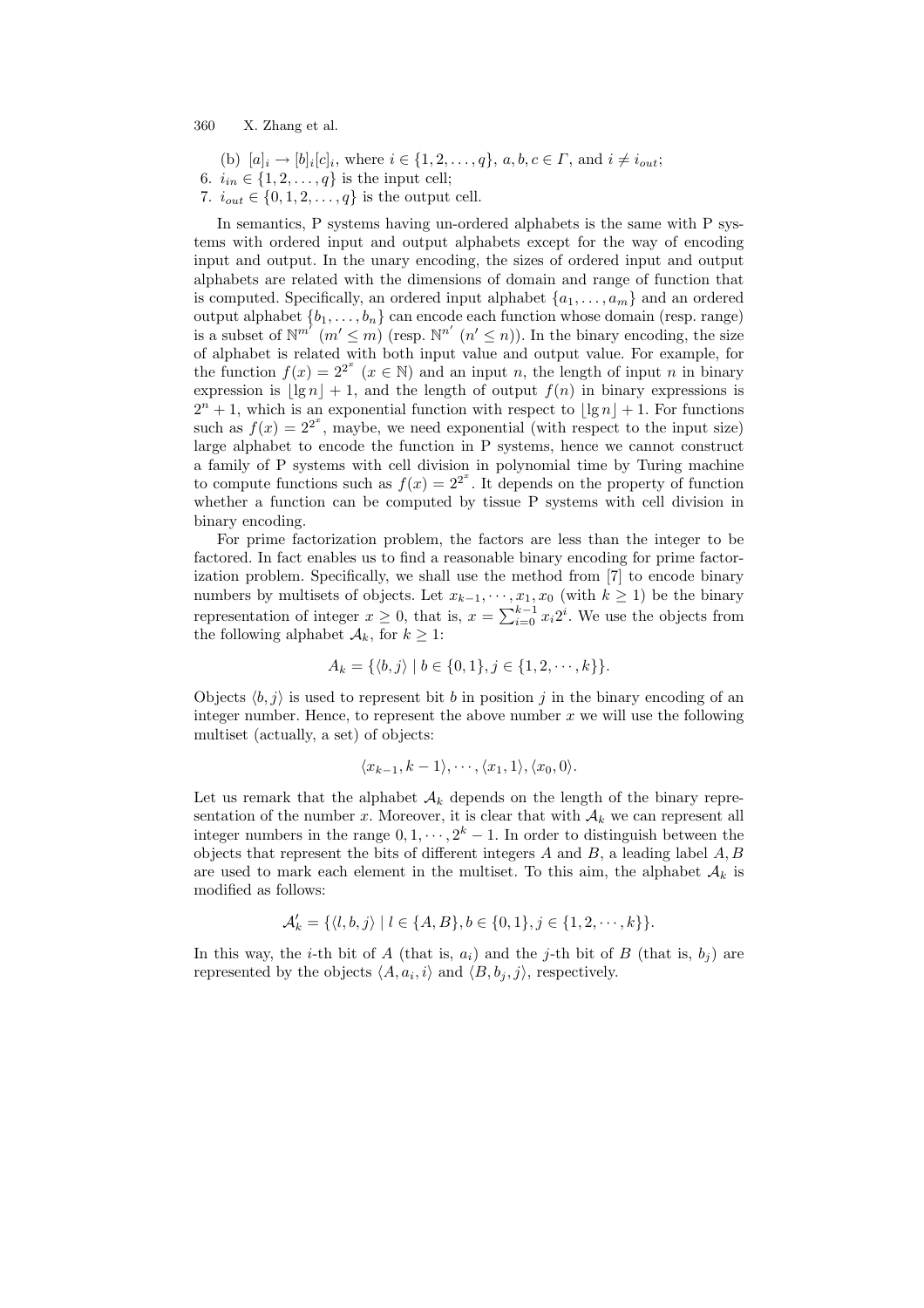In general, we give the following definition that a function is computed by P systems with cell division in binary encoding.

**Definition 2.** We say that a partial function  $f : \mathbb{N} \to \mathbb{N}$  is computed in polynomial time by a family  $\mathbf{\Pi} = \{ \Pi(t) \mid t \in \mathbb{N} \}$  of tissue P systems with cell division in binary encoding if the following holds:

- The family  $\Pi$  is polynomially uniform by Turing machines, that is, there exists a deterministic Turing machine working in polynomial time which constructs the system  $\Pi(t)$  from  $t \in \mathbb{N}$ .
- There exists a pair  $(cod, s)$  of polynomial-time computable functions over the domain  $D(f)$  of function f such that:
	- $-$  for each  $u \in D(f)$ ,  $s(u)$  is a natural number and  $cod(u)$  is an input multiset of the system  $\Pi(s(u))$ ;
	- $-$  the family  $\Pi$  is polynomially bounded with regard to  $(f, cod, s)$ , that is, there exists a polynomial function p, such that for each  $u \in D(f)$  every computation of  $\Pi(s(u))$  with input cod(u) is halting and, moreover, it performs at most  $p(|u|)$  steps;
	- $-$  the family  $\Pi$  is sound with regard to  $(f, cod, s)$ , that is, for each  $u \in D(f)$ , if there exists a computation C of  $\Pi(s(u))$  with input cod(u) and the objects in region  $i_{out}$  in the last configuration of C encode  $(\beta_1, \dots, \beta_q) \in \mathbb{N}^q$ , then  $f(u) = (\beta_1, \cdots, \beta_n);$
	- $-$  the family  $\Pi$  is complete with regard to  $(f, cod, s)$ , that is, for each  $u \in$  $D(f)$ , if  $f(u) = (\beta_1, \dots, \beta_q) \in \mathbb{N}^q$ , then in every computation of  $\Pi(s(u))$ with input  $cod(u)$ , the objects in region  $i_{out}$  in the last configuration encode  $(\beta_1, \cdots, \beta_q).$

## 4 A Linear Time Solution to the Factorization Problem

When we discuss the prime factorization problem, it is necessary to distinguish two different versions of the problem: decision problem version and function problem version.

The decision problem version of prime factorization can be formulated as "is n a composite number?" (or equivalently: "is n a prime number?"). This version is natural and useful because most well-studied complexity classes are defined as classes of decision problems, not function problems. But the decision problem version of prime factorization is much easier than the problem of finding the factors of n. Specifically, it can be solved in polynomial time (with respect to the number of digits of  $n$ ) with the AKS primality test [1].

The function problem version of prime factorization: given an integer  $n$ , find an integer d with  $1 < d < n$  that divides n (or conclude that n is prime). It is trivially in the class FNP, but we do not known whether it lies in class FP or not. This version is generally considered intractable, which means that no polynomialtime (with respect to the instance size) algorithm is known that solves it on every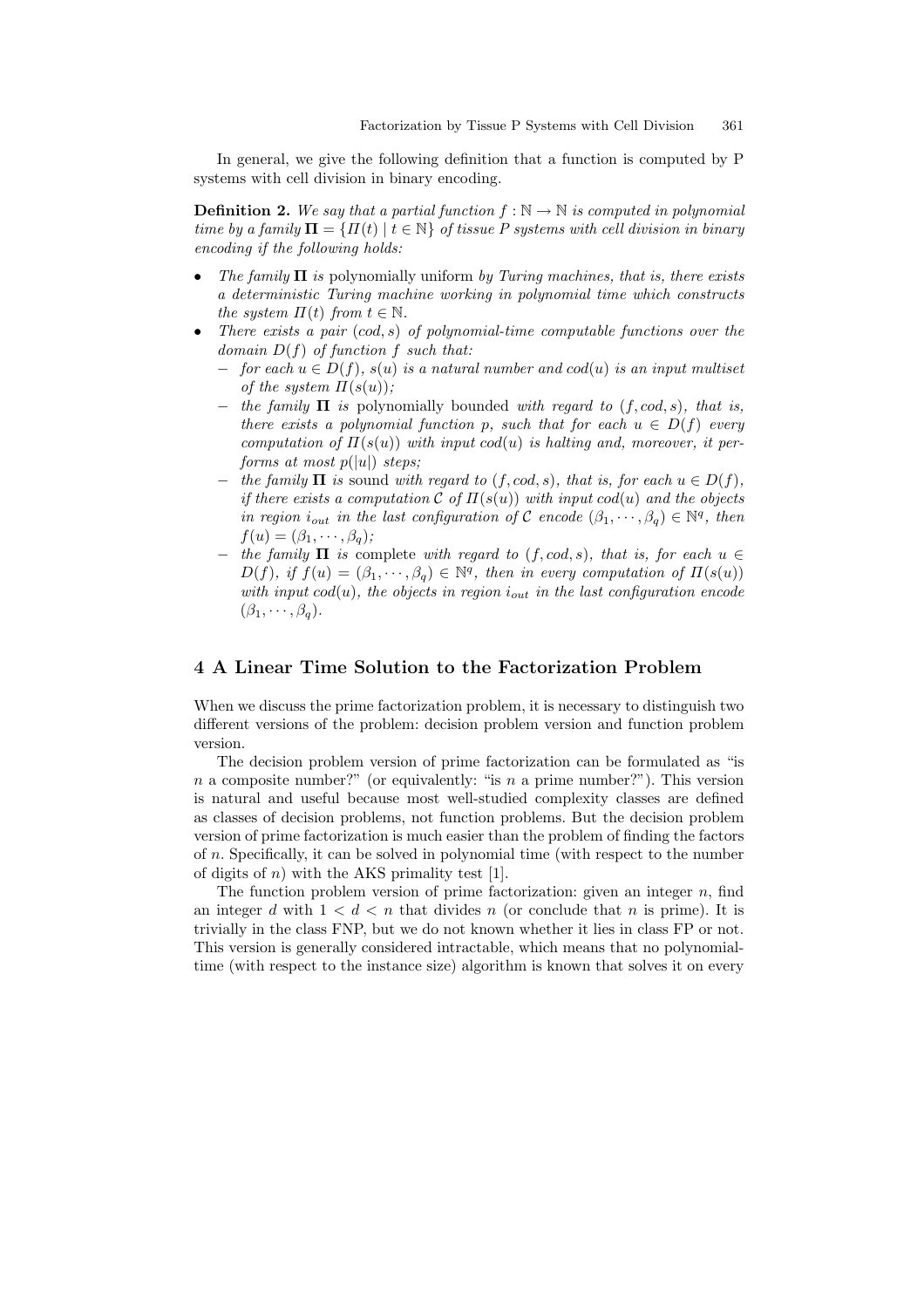instance; and it is the version solved by most practical implementations. In this work, we shall consider a restricted version of prime factorization problem, based on the following two facts. (1) Given an algorithm for integer factorization, one can factor any integer down to its constituent prime factors by repeated application of this algorithm. (2) Not all numbers of a given length are equally hard to factor. Semiprimes (the product of two prime numbers) are believed as the hardest instances of integer factorization for currently known techniques.

Problem 1. NAME: factorization.

– INSTANCE: a positive integer number which is the product of two prime numbers.

– OUTPUT: the prime factor that is not greater than another one.

Next, we shall construct a family  $\{ \Pi(k) \}_{k \in \mathbb{N}}$  of tissue P systems with cell division to factor integers, where each system  $\Pi(k)$  can decompose all numbers of length  $k$  in binary form, provided that an appropriate input multiset is given. The resolution is a brute force algorithm, which consists of the following stages:

- Generation Stage: By division, all the possible pairs of integer numbers of length k in binary form are produced (one pair for each membrane with label 2).
- Pre-checking Stage: In this stage, the product of each pair of integer numbers of length  $k$  is calculated.
- Checking Stage: The system checks whether or not there exists a pair of integer numbers such that their product equals to the number  $n$  to be composed.
- Output Stage: The system sends to the output region a prime number.

For each  $k \in \mathbb{N}$ ,

$$
\Pi(k) = (\Gamma(k), \Sigma(k), w_1, w_2, \mathcal{R}(k), \mathcal{E}(k), i_{in}, i_{out}),
$$

with the following components:

- $\Gamma(k) = \Sigma(k) \cup \{a_i, b_i, \langle X, 0, i \rangle, f_i, g_i \mid 0 \le i \le k 1\} \cup$ 
	- $\{\langle A, j, i \rangle, \langle B, j, i \rangle, \langle A', j, i \rangle, \langle B', j, i \rangle \mid 0 \leq i \leq k-1, 0 \leq j \leq 1\}$  $\{\langle A_j, l, i \rangle, \langle B_j, l, i \rangle \mid 0 \leq i \leq k - 1, 0 \leq j \leq \lceil \lg k \rceil + 1, 0 \leq l \leq 1\}$ ∪  ${c_i \mid 0 \le i \le 4k + \lceil \lg 2k \rceil + \lceil \lg k \rceil + 5} \cup {c'_i \mid 1 \le i \le \lceil \lg k \rceil + 2k + 3} \cup$  $\{\langle C, 0, i \rangle, \langle C, 1, i \rangle \mid 0 \leq i \leq 2k - 1\} \cup \{\langle i, j \rangle \mid 0 \leq i, j \leq k - 1\}$ ∪  $\{d_i \mid -1 \leq i \leq k-2\} \cup \{e_i \mid -1 \leq i \leq k-1\} \cup \{z\}.$
- $\sum(k) = \{ \langle n, 0, i \rangle, \langle n, 1, i \rangle \mid 0 \leq i \leq k 1 \}.$
- $w_1 = \{\{c_0\}\}.$
- $w_2 = \{ \{a_0a_1 \cdots a_{k-1}b_0b_1 \cdots b_{k-1}z \} \} \cup \{ \{ \langle i,j \rangle | 0 \le i,j \le k-1 \} \}.$
- $\mathcal{R}(k)$  is the set of rules:
	- 1. Division rule:

 $r_{1,i} \equiv [a_i]_2 \to [\langle A, 0, i \rangle]_2 [\langle A, 1, i \rangle]_2$ , for  $0 \le i \le k - 1$ ;  $r_{2,i} \equiv [b_i]_2 \rightarrow [\langle B, 0, i \rangle]_2 [\langle B, 1, i \rangle]_2$ , for  $0 \le i \le k - 1$ .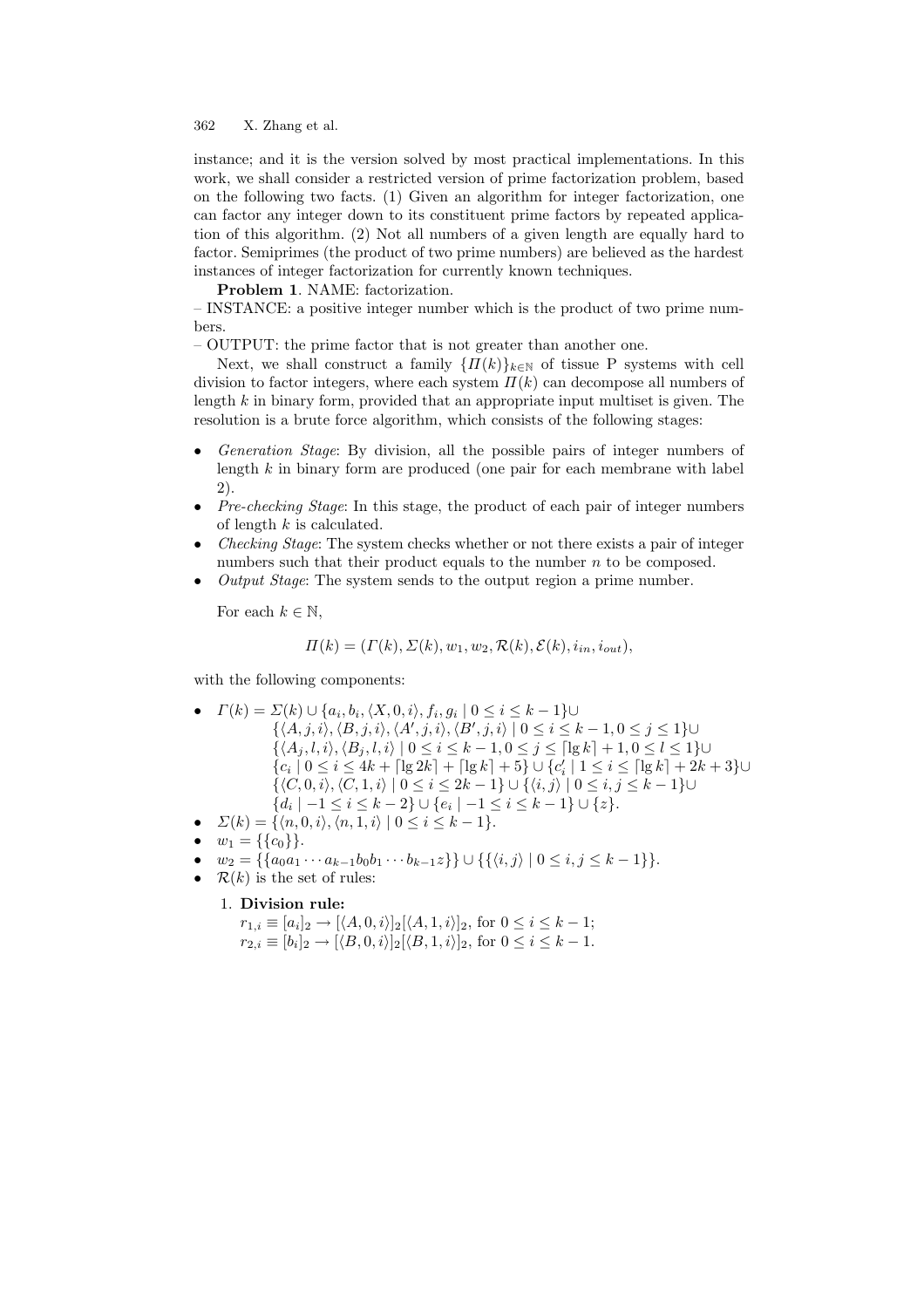2. Communication rules:  $r_{3,i} \equiv (1, c_i/c_{i+1}^2, 0)$ , for  $0 \le i \le 2k - 1$ ;  $r_4 \equiv (1, c_{2k}/z, 2);$  $r_{5,i} \equiv (2, c_{2k+i}/c_{2k+i+1}^2, 0)$ , for  $0 \le i \le \lceil \lg 2k \rceil - 1$ ;  $r_{6,i,j} \equiv (2, c_{2k+\lceil \lg 2k \rceil} \langle A, j, i \rangle / c_{2k+\lceil \lg 2k \rceil +1} \langle A_0, j, i \rangle, 0),$ for  $0 \le i \le k - 1, 0 \le j \le 1$ ;  $r_{7,i,j} \equiv (2, c_{2k+\lceil \lg 2k \rceil} \langle B, j, i \rangle / c_{2k+\lceil \lg 2k \rceil+1} \langle B_0, j, i \rangle, 0),$ for  $0 \le i \le k - 1, 0 \le j \le 1$ ;  $r_8 \equiv (2, c_{2k+\lceil \lg 2k \rceil + 1}/c'_1c_{2k+\lceil \lg 2k \rceil + 2}, 0);$  $r_{9,i} \equiv (2, c_{2k+\lceil \lg 2k \rceil+i}/c_{2k+\lceil \lg 2k \rceil+i+1}, 0)$ , for  $2 \leq i \leq \lceil \lg k \rceil + 2k + 4$ ;  $r_{10,i} \equiv (2, c_i'/c_{i+1}', 0)$ , for  $1 \leq i \leq \lceil \lg k \rceil + 2k + 2$ ;  $r_{11,i,j,l} \equiv (2, \langle A_j, l, i \rangle / \langle A_{j+1}, l, i \rangle^2, 0),$ for  $0 \le i \le k-1, 0 \le j \le \lceil \lg k \rceil, 0 \le l \le 1;$  $r_{12,i,j,l} \equiv (2, \langle B_j, l, i \rangle / \langle B_{j+1}, l, i \rangle^2, 0),$ for  $0 \le i \le k - 1, 0 \le j \le \lceil \lg k \rceil, 0 \le l \le 1;$  $r_{13,i,j} \equiv (2, \langle A_{\lceil \lg k \rceil +1}, 0, i \rangle \langle B_{\lceil \lg k \rceil +1}, 0, j \rangle \langle i, j \rangle / \langle C, 0, i + j \rangle, 0),$ for  $0 \leq i, j \leq k-1$ ;  $r_{14,i,j} \equiv (2, \langle A_{\lceil \lg k \rceil +1}, 0, i \rangle \langle B_{\lceil \lg k \rceil +1}, 1, j \rangle \langle i, j \rangle / \langle C, 0, i + j \rangle, 0),$ for  $0 \leq i, j \leq k-1$ ;  $r_{15,i,j} \equiv (2, \langle A_{\lceil \lg k \rceil +1}, 1, i \rangle \langle B_{\lceil \lg k \rceil +1}, 0, j \rangle \langle i, j \rangle / \langle C, 0, i + j \rangle, 0),$ for  $0 \leq i, j \leq k-1$ ;  $r_{16,i,j} \equiv (2, \langle A_{\lceil \lg k \rceil + 1}, 1, i \rangle \langle B_{\lceil \lg k \rceil + 1}, 1, j \rangle \langle i, j \rangle / \langle C, 1, i + j \rangle, 0),$ for  $0 \leq i, j \leq k-1$ ;  $r_{17,i} \equiv (2,\langle C, 0, i \rangle \langle C, 0, i \rangle / \langle C, 0, i \rangle, 0)$ , for  $0 \leq i \leq 2k - 2$ ;  $r_{18,i} \equiv (2,\langle C, 0, i \rangle \langle C, 1, i \rangle / \langle C, 1, i \rangle, 0)$ , for  $0 \leq i \leq 2k - 2$ ;  $r_{19,i} \equiv (2,\langle C, 1, i \rangle \langle C, 1, i \rangle / \langle C, 0, i \rangle \langle C, 1, i + 1 \rangle, 0),$  for  $0 \leq i \leq 2k-2$ ;  $r_{20,i,j} \equiv (2, c'_{\lceil \lg k \rceil + 2k+3} \langle C, 1, i \rangle \langle n, j, k-1 \rangle / \lambda, 0),$ for  $k \le i \le 2k - 2, 0 \le j \le 1$ ;  $r_{21,i,j} \equiv (2, c_{4k+ \lceil \lg 2k \rceil + \lceil \lg k \rceil + 5} \langle C, j, i \rangle \langle n, j, i \rangle / \langle X, 0, i \rangle, 0),$ for  $0 \le i \le k - 1, 0 \le j \le 1$ ;  $r_{22} \equiv (2, \langle X, 0, k-1 \rangle / d_{k-2}, 0);$  $r_{23,i} \equiv (2, d_i \langle X, 0, i \rangle / d_{i-1}, 0),$  for  $0 \leq i \leq k-2;$  $r_{24} \equiv (2, d_{-1}/e_{k-1}, 0);$  $r_{25,i,j} \equiv (2, \langle A_{\lceil \lg k \rceil+1}, j, i \rangle \langle B_{\lceil \lg k \rceil+1}, j, i \rangle e_i / \langle A_{\lceil \lg k \rceil+1}, j, i \rangle$  $\langle B_{\lceil \lg k \rceil + 1}, j, i \rangle e_{i-1}, 0$ , for  $0 \le i \le k - 1, 0 \le j \le 1$ ;  $r_{26} \equiv (2, e_{-1}/f_0, 0);$  $r_{27,i} \equiv (2,\langle A_{\lceil\lg k\rceil+1}, 1, i\rangle\langle B_{\lceil\lg k\rceil+1}, 0, i\rangle e_i/\langle A_{\lceil\lg k\rceil+1}, 1, i\rangle)$  $\langle B_{\lceil \lg k \rceil +1}, 0, i \rangle f_0, 0$ , for  $0 \leq i \leq k-1$ ;  $r_{28,i,j} \equiv (2, \tilde{f}_i \langle B_{\lceil \log k \rceil + 1}, j, i \rangle / f_{i+1} \langle B', j, i \rangle, 0)$ , for  $0 \le i \le k-2, 0 \le j \le 1$ ;  $r_{29,j} \equiv (2, f_{k-1}\langle B_{\lceil \lg k \rceil + 1}, j, k-1 \rangle / \langle B', j, k-1 \rangle, 0)$ , for  $0 \le j \le 1$ ;  $r_{30,i,j} \equiv (2,\langle B',j,i\rangle/\lambda, 3)$ , for  $0 \le i \le k-1, 0 \le j \le 1$ ;  $r_{31,i} \equiv (2, \langle A_{\lceil \lg k \rceil +1}, 0, i \rangle \langle B_{\lceil \lg k \rceil +1}, 1, i \rangle e_i / \langle A_{\lceil \lg k \rceil +1}, 0, i \rangle$  $\langle B_{\lceil \lg k \rceil + 1}, 1, i \rangle g_0, 0 \rangle$ , for  $0 \leq i \leq k - 1$ ;  $r_{32,i,j} \equiv (2, g_i \langle A_{\lceil \lg k \rceil + 1}, j, i \rangle / g_{i+1} \langle A', j, i \rangle, 0)$ , for  $0 \le i \le k - 2, 0 \le j \le 1$ ;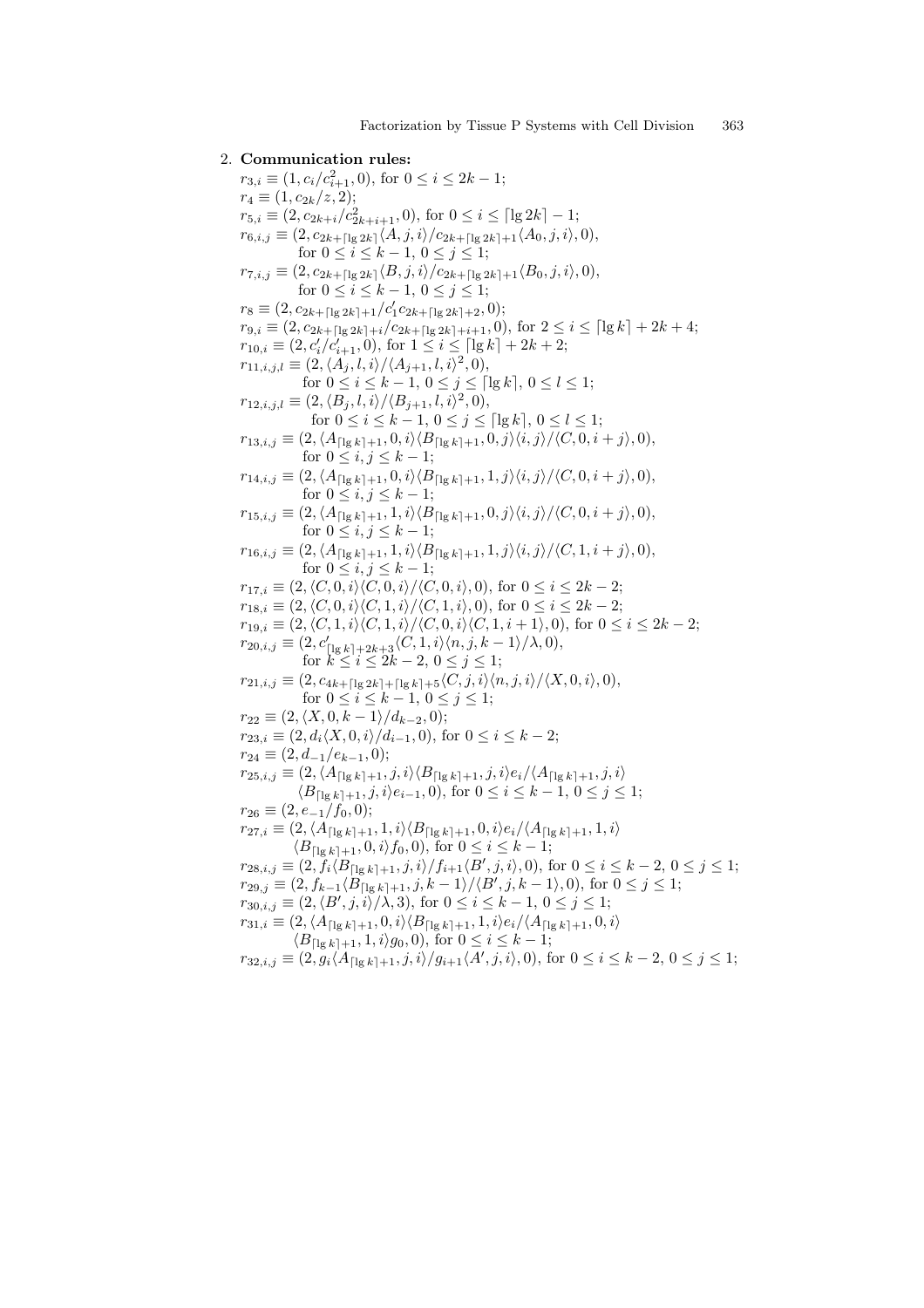$$
r_{33,j} \equiv (2, g_{k-1} \langle A_{\lceil \lg k \rceil + 1}, j, k - 1 \rangle / \langle A', j, k - 1 \rangle, 0)
$$
, for  $0 \leq j \leq 1$ ;  $r_{34,i,j} \equiv (2, \langle A', j, i \rangle / \lambda, 3)$ , for  $0 \leq i \leq k - 1$ ,  $0 \leq j \leq 1$ .

- $\mathcal{E}(k) = \Gamma(k).$
- $i_{in} = 2$  is the *input cell*.
- $i_{out} = 3$  is the *output cell*.

#### 4.1 An Overview of the Computation

A family of tissue P systems with cell division is constructed as above. Let  $n$  be an instance of the prime factorization problem, where  $n$  is the integer number to be decomposed and  $k$  is the total number of binary bits to represent n. Then we consider a size mapping on the set of instances defined as  $s(u) = k$ . The coding of the instance is the multiset  $cod(u) = \langle n, i_{k-1}, k-1 \rangle \langle n, i_{k-2}, k-2 \rangle \cdots \langle n, i_0, 0 \rangle$ , where  $i_j = 0$  or  $1 (0 \le j \le k-1)$  is the bit at position j in the binary encoding of n. In what follows, we will informally describe how the tissue P system with cell division  $\Pi(s(u))$  with input  $cod(u)$  works.

Let us start with the generation stage. This stage has two parallel processes, which is described in two items.

- On one hand, in the cell with label 1 by using the rule  $r_{3,i}$  the object  $c_i$  is multiplied until step  $2k$ ; starting from  $c_0$  object  $c_i$  grows its subscript by one in each step. Therefore,  $4^k$  copies of  $c_{2k}$  are obtained in the cell with label 1 at step 2k.
- On the other hand, in the cell with label 2 the division rules  $r_{1,i}$  and  $r_{2,i}$  are applied. For each object  $a_i$  (which is used to generate the two possible bits at position i in the binary encoding of integer number  $A$ ), two cells labeled by 2 are produced, one of them containing a new object  $\langle A, 0, i \rangle$  and the other one containing another new object  $\langle A, 1, i \rangle$ . Object  $\langle A, 0, i \rangle$  (resp.  $\langle A, 1, i \rangle$ ) represents the fact that the bit at position  $i$  in the binary encoding of  $A$ is 0 (resp. 1). Similarly, for each object  $b_i$  (which is used to generate the two possible bits at position  $i$  in the binary encoding of integer number  $B$ ), two cells labeled by 2 are also produced, one of them containing a new object  $\langle B, 0, i \rangle$ and the other one containing another new object  $\langle B, 1, i \rangle$ . The objects  $a_i, b_i$  are non-deterministically chosen, after  $2k$  steps of division we obtain exactly  $4^k$ cells with label 2, each of them encoding one possible pair of integer numbers A and B whose values range from 0 to  $2^k - 1$ . The object z is duplicated, hence a copy of z appears in each cell with label 2. Note that after step  $2k$  the cells with label 2 cannot divide any more, because the objects  $a_i$  and  $b_i$  are exhausted.

The pre-checking stage starts from step  $2k + 1$ , in this stage, the product of each pair of integer numbers in cell with label 2 is calculated. At the step  $2k + 1$ , there are  $4^k$  copies of  $c_{2k}$  in the cell with label 1, and there are  $4^k$  cells with label 2, each of them containing a copy of  $z$ , so the rule  $r<sub>4</sub>$  is enabled and applied.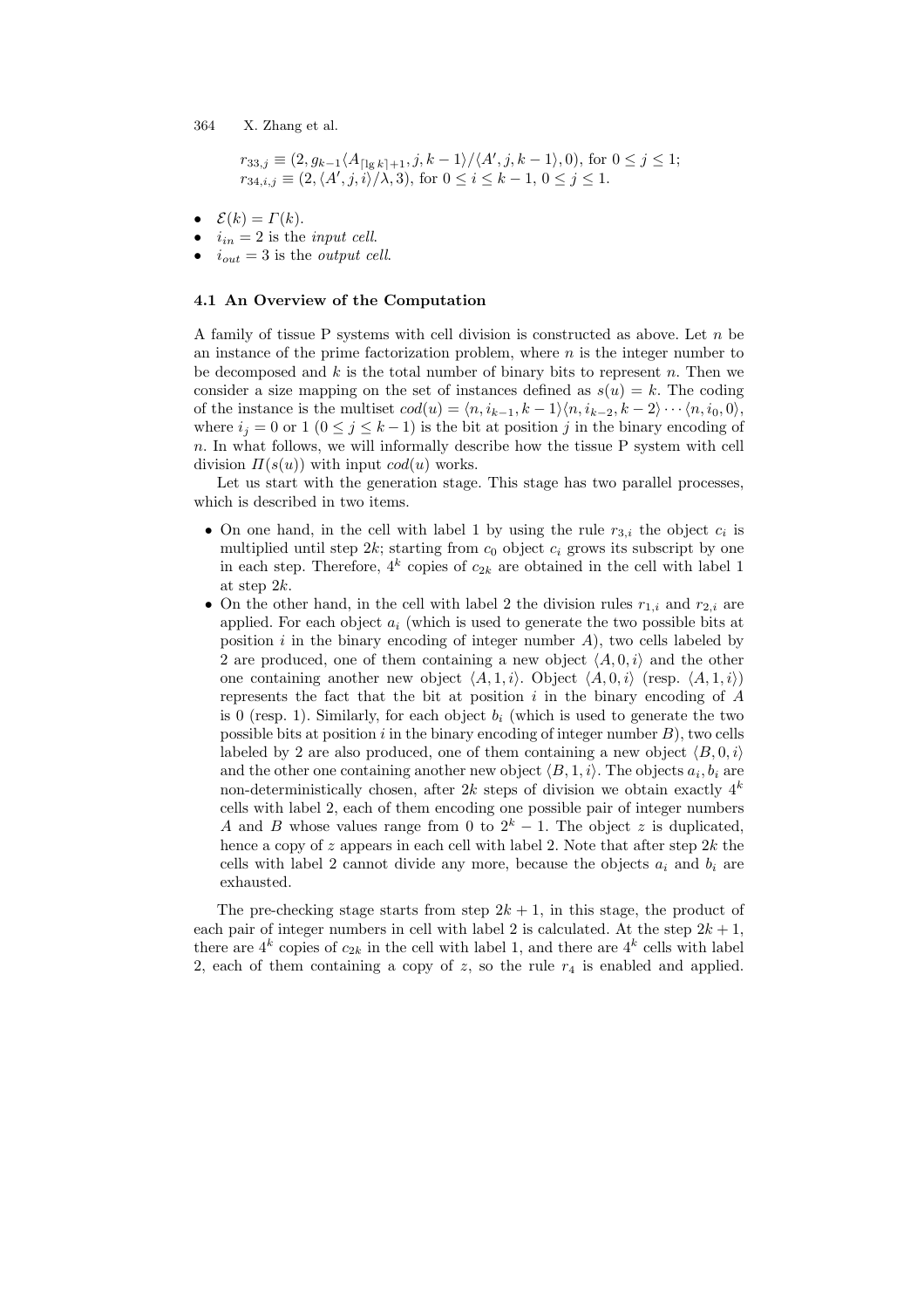Due to the maximality of the parallelism of using the rule  $r_4$ , each cell with label 2 gets precisely one copy of  $c_{2k}$ . In the next  $\lceil \lg 2k \rceil$  steps, by the rule  $r_{5,i}$ , the object  $c_{2k+i}$  is duplicated and its subscript increases by one in each step; so at step  $2k + \lfloor \lg 2k \rfloor + 1$ , there are at least  $2k$  copies of  $c_{2k+1}\log 2k$  in each cell with label 2. Once object  $c_{2k+\lceil\lg 2k\rceil}$  is generated, by the rules  $r_{6,i,j} - r_{7,i,j}$ , each copy of objects  $\langle A, j, i \rangle$  and  $\langle B, j, i \rangle$ ,  $0 \leq i \leq k - 1$ ,  $0 \leq j \leq 1$ , together with a copy of object  $c_{2k+[\lg 2k]}$ , is traded for one copy of objects  $\langle A_0, j, i \rangle$ ,  $\langle B_0, j, i \rangle$ , and one copy of object  $c_{2k+1|q \, 2k+1}$  at step  $2k + \lceil \lg 2k \rceil + 2$ .

From step  $2k + \lceil \lg 2k \rceil + 3$  to step  $2k + \lceil \lg 2k \rceil + \lceil \lg k \rceil + 3$ , by the rules  $r_{11,i,j,l}$ and  $r_{12,i,j,l}$ , the objects  $\langle A_j, l, i \rangle$  and  $\langle B_j, l, i \rangle$  duplicate themselves until getting at least  $k+1$  copies of objects  $\langle A_{\lceil \lg k \rceil+1}, l, i \rangle$  and  $\langle B_{\lceil \lg k \rceil+1}, l, i \rangle$ . In the following computation,  $k$  copies of these objects are used to obtain the product of integer numbers  $A$  and  $B$ , the other one copy of these objects is used to output the computing result.

for any two k-bits integer numbers  $A = \sum_{i=0}^{k-1} x_i 2^i$   $(x_i = 0 \text{ or } 1)$  and  $B = \sum_{i=0}^{k-1} y_i 2^i$   $(y_i = 0 \text{ or } 1)$ , the product of A and B can be written as  $A \times B = \sum_{i=0}^{k-1} \sum_{j=0}^{y_i} x_i y_j 2^{i+j}$ . In order to get the product, we will first compute the contribution of each pair of bits  $x_i$  and  $y_j$ , and then sum all the contributions. Specifically, the rules  $r_{13,i,j} - r_{16,i,j}$  are used to get the contribution of each pair of bits; the rules  $r_{17,i} - r_{19,i}$  are used to get the sum of all contributions. Since each cell with label 2 contains at least  $k + 1$  copies of objects  $\langle A_{\lceil \lg k \rceil + 1}, j, i \rangle$  and  $\langle B_{\lceil \lg k \rceil+1}, j, i \rangle$ ,  $j = 1$  or 0, the process of computing the product of each pair of bits  $a_i$  and  $b_j$  only needs one step, which produces some bits of the result C as well as the carry bits. It takes at most  $2k$  steps to sum all the bits by the rules  $r_{17,i}$  –  $r_{19,i}$ . In this way, after step  $4k + \lceil \lg 2k \rceil + \lceil \lg k \rceil + 4$  the product of two integer numbers in each cell with label 2 is computed and the pre-checking stage is finished. At this moment, the subscript of object  $c_i$  reaches  $4k + \lfloor \lg 2k \rfloor + \lfloor \lg k \rfloor + 4$ by the rules  $r_8$  and  $r_{9,i}$ , while the subscript of object  $c_i$  reaches  $\lceil \lg k \rceil + 2k + 3$  by the rule  $r_{10,i}$ .

The checking stage starts from step  $4k + \lfloor \lg 2k \rfloor + \lfloor \lg k \rfloor + 5$  with the application of the rules  $r_{20,i,j}$ ,  $r_{21,i,j}$ ,  $r_{22}$  and  $r_{23,i}$ . The rules  $r_{20,i,j}$  are used to check whether the "efficient" length of bits of the product is greater than  $k - 1$ , thus whether there exists at least one position i,  $k \leq i \leq 2k-2$ , in the product having bit 1. If there exists such position in the binary encoding of the product, then the product must be greater than n. In this case, at least one of objects  $\langle C, 1, i \rangle$ ,  $k \leq i \leq 2k-2$ , must appear in this cell. By the rule  $r_{20,i,j}$ , objects  $\langle n, j, k - 1 \rangle$ ,  $j = 0$  or 1, are removed. The rules  $r_{21,j,k-1}$  and  $r_{20}$  cannot be used without object  $\langle n, j, k-1 \rangle$ , thus this cell with label 2 will not send objects to the output cell. If the bit on each position i such that  $k \leq i \leq 2k-2$  equals to 0, then at that step only the rule can be used by which object  $c_{4k+1|g 2k|+|g k|+4}$  is traded for  $c_{4k+1|g 2k|+|g k|+5}$ . The rues  $r_{21,i,j}$ ,  $r_{22}$  and  $r_{23,i}$  are used to check whether the product equals to n.

• If the product equals to n in a cell with label 2, then all objects  $\langle X, 0, i \rangle$ ,  $0 \leq i \leq k-1$ , should be produced in this cell by the rule  $r_{21,i,j}$ . The rules  $r_{22}$  and  $r_{23,i}$  are used to check whether all objects  $\langle X, 0, i \rangle$ ,  $0 \le i \le k - 1$ , are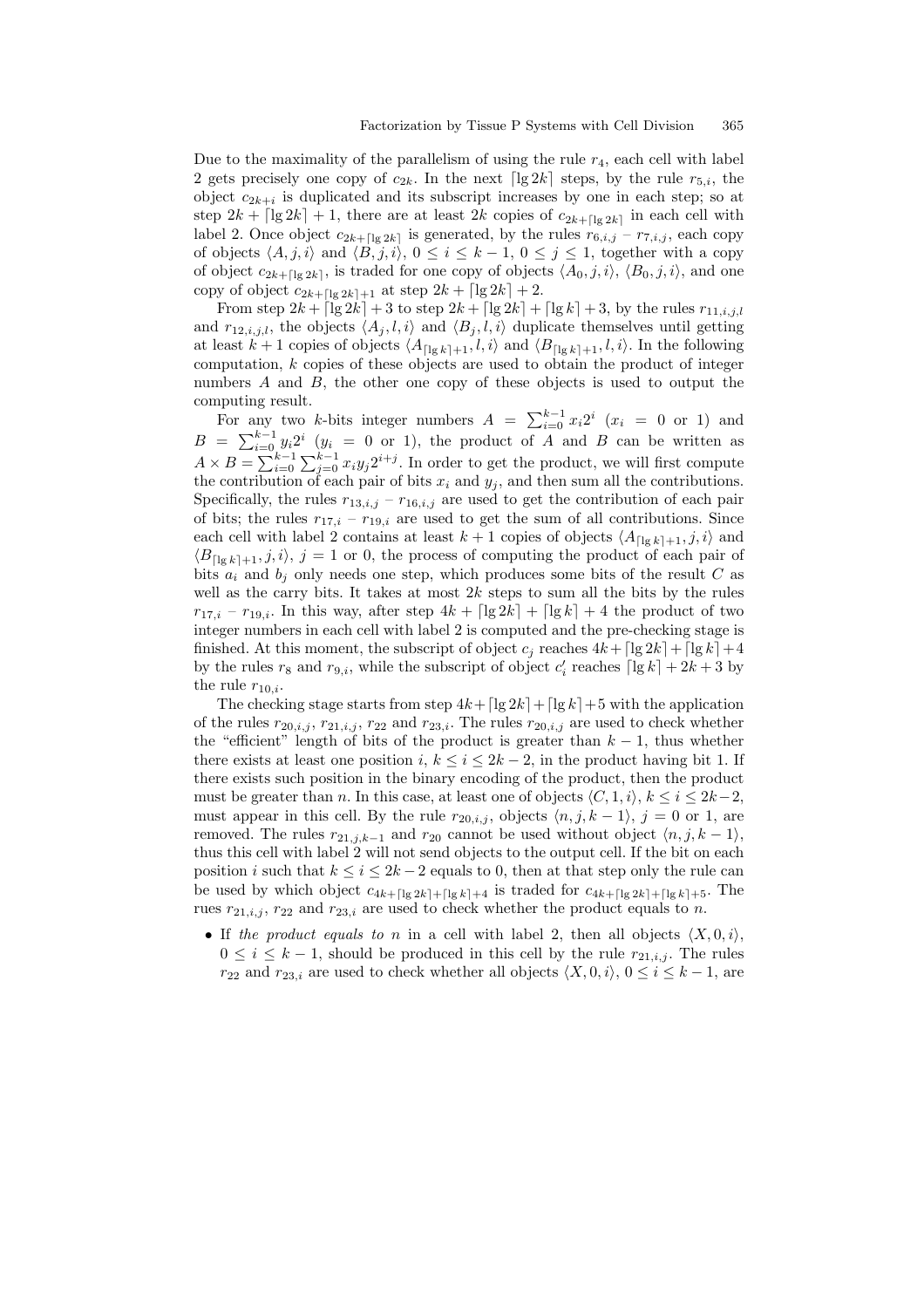produced. It is performed one bit by one bit, starting from the most significant bit. The object  $\langle X, 0, k - 1 \rangle$  is traded for  $d_{k-2}$ , then  $d_{k-2}$  and  $\langle X, 0, k - 2 \rangle$ are traded for  $d_{k-3}$ , the process continues until the position 0 is checked and the object  $d_{-1}$  is produced. Since the length of the integer number n is k, this process takes  $k$  steps. The computation passes to the output stage from step  $5k + \lceil \lg 2k \rceil + \lceil \lg k \rceil + 7.$ 

• If the product does not equal to  $n$  in a cell with label 2, then at least one object  $\langle X, 0, i \rangle$ ,  $0 \leq i \leq k - 1$ , does not be produced in this cell. Without loss of generality, we assume that the first object without appearing in this cell is  $\langle X, 0, s \rangle$ , starting from the most significant bit, where  $0 \leq s \leq k - 1$ . By the rules  $r_{22}$  and  $r_{23,i}$ , it is not difficult to find that object  $d_{s-1}$  will not be produced and the computation of the system halts at that moment. That means that this cell will not send any objects to the output cell.

The output stage starts from step  $5k + \lceil \lg 2k \rceil + \lceil \lg k \rceil + 7$ . In this stage, if the product of two integer numbers equals to n and the two numbers are also equal, then one of them will be outputted to the output cell; if the product of two integer numbers equals to  $n$  and the two numbers are not equal, then the smaller one will be outputted to the output cell. According to the checking stage, if the product of two integer numbers equals to n in a cell with label 2, then the object  $d_{-1}$ appears in this cell. The object  $d_{-1}$  is traded for  $e_{k-1}$ . The rules  $r_{25,i,j}$ ,  $r_{26}$  and  $r_{31,i}$  are used to check which integer number is smaller or whether they are equal. If object  $e_{-1}$  appears, then it means the fact that two integer numbers are equal, and the integer number corresponding to objects  $\langle B_{\lceil \lg k \rceil +1}, j, i \rangle$  is outputted to the output cell labeled by 3 by the rules  $r_{26}$ ,  $r_{28,i,j}$ ,  $r_{29,j}$ , and  $r_{30,i,j}$ . If two integer numbers are not equal, then object  $f_0$  or  $g_0$  should appear and object  $e_{-1}$  does not appear. If object  $f_0$  appears in the cell with label 2, it means the fact that the integer number corresponding to objects  $\langle A_{\lceil \lg k \rceil+1}, j, i \rangle$  is greater than the integer number corresponding to objects  $\langle B_{\lceil \lg k \rceil+1}, j, i \rangle$ , and the integer number corresponding to objects  $\langle B_{\lceil \lg k \rceil+1}, j, i \rangle$  is outputted to the output cell with label 3 by the rules  $r_{26}$ ,  $r_{28,i,j}$ ,  $r_{29,j}$ , and  $r_{30,i,j}$ . If object  $g_0$  appears in the cell with label 2, it means the fact that the integer number corresponding to objects  $\langle A_{\lceil \lg k \rceil+1}, j, i \rangle$ is less than the number corresponding to objects  $\langle B_{\lceil \lg k \rceil +1}, j, i \rangle$ , and the integer number corresponding to objects  $\langle A_{\lceil \lg k \rceil +1}, j, i \rangle$  is outputted to the output cell with label 3 by the rules  $r_{32,i,j}$   $r_{33,j}$ , and  $r_{34,i,j}$ . This stage takes not more than  $2k+3$  steps, and in the case that two integer numbers are equal, the output stage takes exactly  $2k + 3$  steps. So the computation of the system stops after step  $7k + \lceil \lg 2k \rceil + \lceil \lg k \rceil + 9$ , and the computation result can read out from the objects in the output cell with label 3.

#### 4.2 A Simple Example

In order to show how the tissue P systems with cell division constructed in Section 4.1 work, let us consider the factorization of integer number 2. Hence, we have  $n = 2$  and  $k = 2$ . The initial configuration of tissue P system with cell division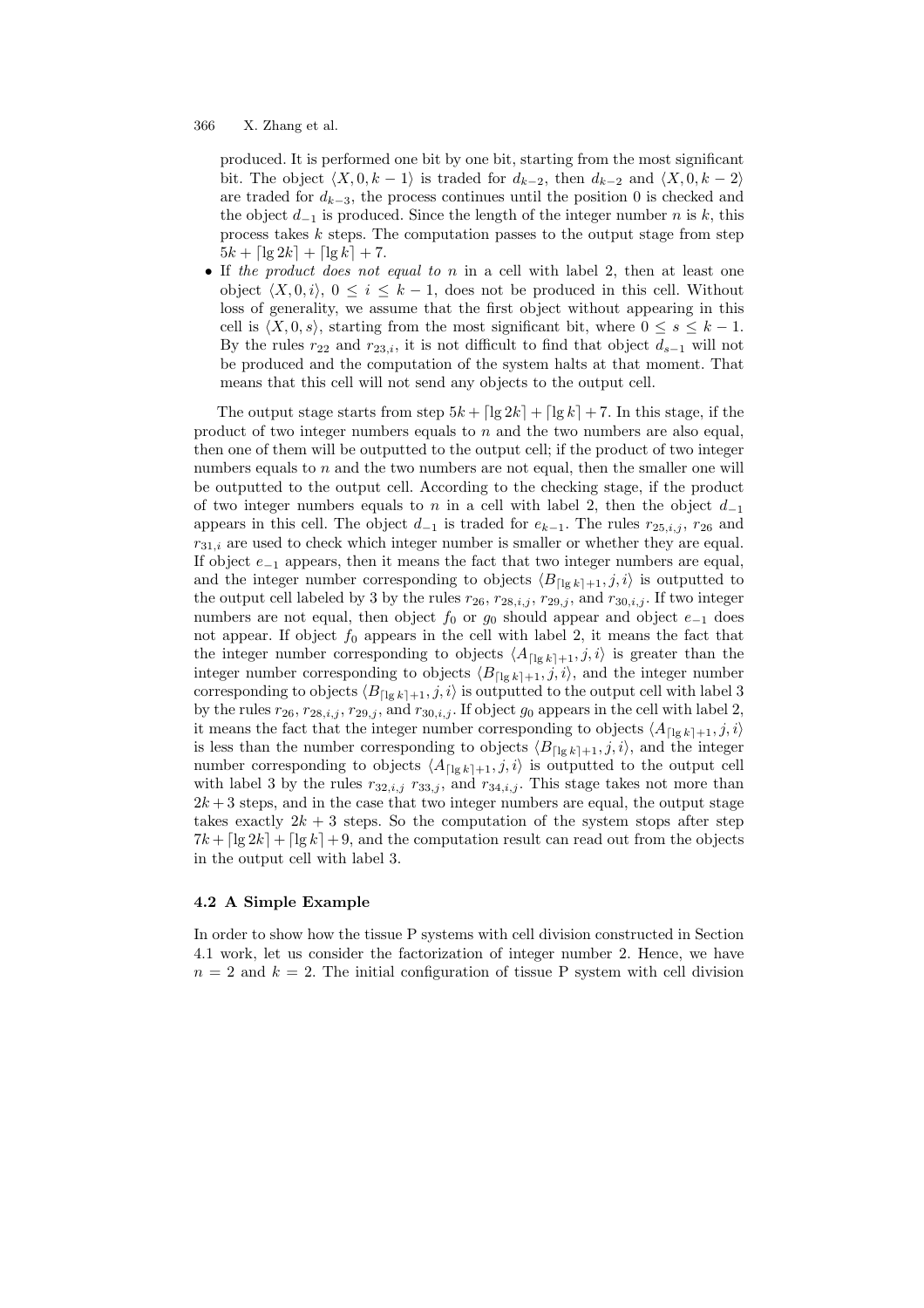$\Pi(2)$  for the factorization of integer number 2 is illustrated in Figure 1. From the figure, it can be found that 2 is represented by objects  $\langle n, 1, 1 \rangle$  and  $\langle n, 0, 0 \rangle$ .



Fig. 1. The initial configuration of system  $\Pi(2)$  for factoring integer number 2



Fig. 2. The configuration of system  $\Pi(2)$  for factoring integer number 2 at step 1

At step 1, both the cell with label 1 and the cell with label 2 have rules which can be used. In the cell with label 1, by the rule  $r_{3,0}$  object  $c_0$  evolves to  $c_1$  and its number is doubled; in the cell with label 2, objects  $a_0$ ,  $a_1$ ,  $b_0$  and  $b_1$  are nondeterministically chosen to divide this cell. Without loss of generality, we assume that  $a_0$  is used to divide the cell with label 2. Object  $a_0$  is consumed and two objects  $\langle A, 0, 0 \rangle$  and  $\langle A, 1, 0 \rangle$  are generated, with one object appearing in a cell with label 2 and another one appearing in the other cell with label 2. The other objects in the cell with label 2 are duplicated in the two new cell with label 2. The configuration of the system at this step is shown in Figure 2.

Similar to the work of object  $a_0$ , objects  $a_1$ ,  $b_0$  and  $b_1$  can continue to divide the cells with label 2 in the following three steps, with one object dividing its corresponding cell one time. At the same time, in cell with label 1 the number of object  $c_4$  becomes 16. The configuration of the system at step 4 is shown in Figure 3. Note that at this moment all pairs of integer numbers of length 2 are generated, with one cell with label 2 containing a pair.

After step 4, the system enters to the pre-checking stage. In this stage, the product of each pair of integer numbers is calculated. This process is done in parallel in the cells with label 2. The product of each pair of integer numbers is represented by objects  $\langle C, i, j \rangle$ ,  $i = 0$  or 1,  $0 \le j \le 3$ . Figure 4 gives the configuration of the system when the pre-checking stage is finished. The pre-checking stage finishes at step 15.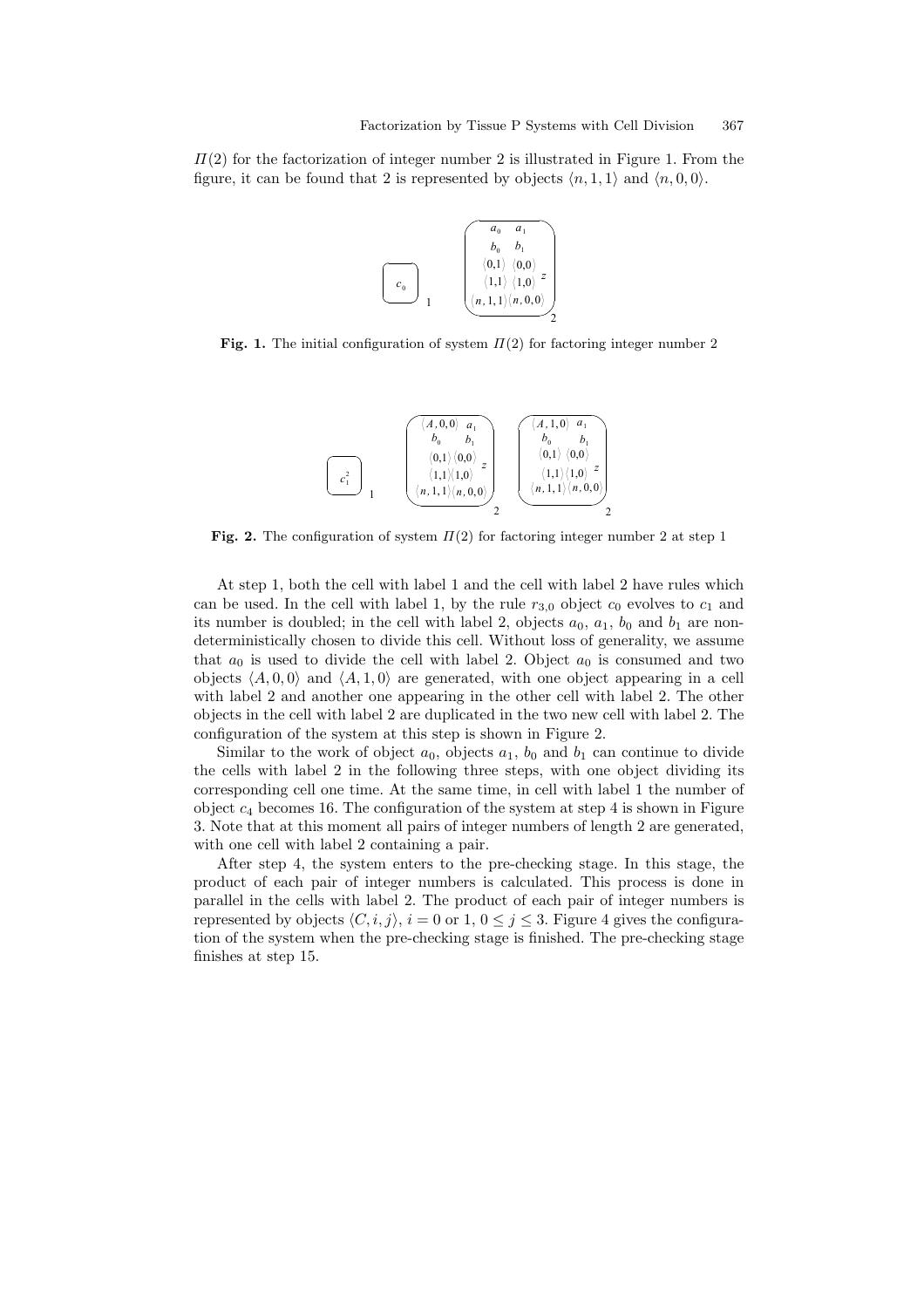

Fig. 3. The configuration of system  $\Pi(2)$  for factoring integer number 2 at step 4

The checking stage starts at step 16. In this stage, the system compares each product represented by objects  $\langle C, i, j \rangle$ ,  $i = 0$  or 1,  $0 \leq j \leq 3$ , with the integer number 2 represented by objects  $\langle n, 1, 1 \rangle$  and  $\langle n, 0, 0 \rangle$ . If there exists at least one position i,  $2 \le i \le 3$ , at which the bit of a product equals to 1 (that is, there exists object  $\langle C, 1, 2 \rangle$  or  $\langle C, 1, 2 \rangle$ ), then this object together with objects  $\langle n, 1, 1 \rangle$  and  $c'_8$ is removed from the corresponding cell with label 2. If the product equals to the integer number 2, then both object  $\langle X, 0, 1 \rangle$  and object  $\langle X, 0, 0 \rangle$  will appear in the corresponding cell with label 2. Figure 5 gives the configuration of the system when the checking stage is finished.

The output stage starts at step 20. In this stage, each cell with label 2 which contains the product that equals to the integer number 2, outputs the integer number that is not greater than another one. Such integer number is represented by objects of the form  $\langle A', i, j \rangle$  or  $\langle B', i, j \rangle$ ,  $i, j = 0, 1$ . The configuration of the system at step 25 is shown in Figure 6. From Figure 6, it is not difficult to find that, among 16 cells with label 2 there are two cells having objects of those forms. In a cell with label 2 the objects are  $\langle A', 0, 1 \rangle$ ,  $\langle A', 1, 0 \rangle$ , in another cell with label 2 the objects are  $\langle B', 0, 1 \rangle$ ,  $\langle B', 1, 0 \rangle$ . These objects will be sent to the output cell from cells with label 2. In fact, they represent the same integer number 1.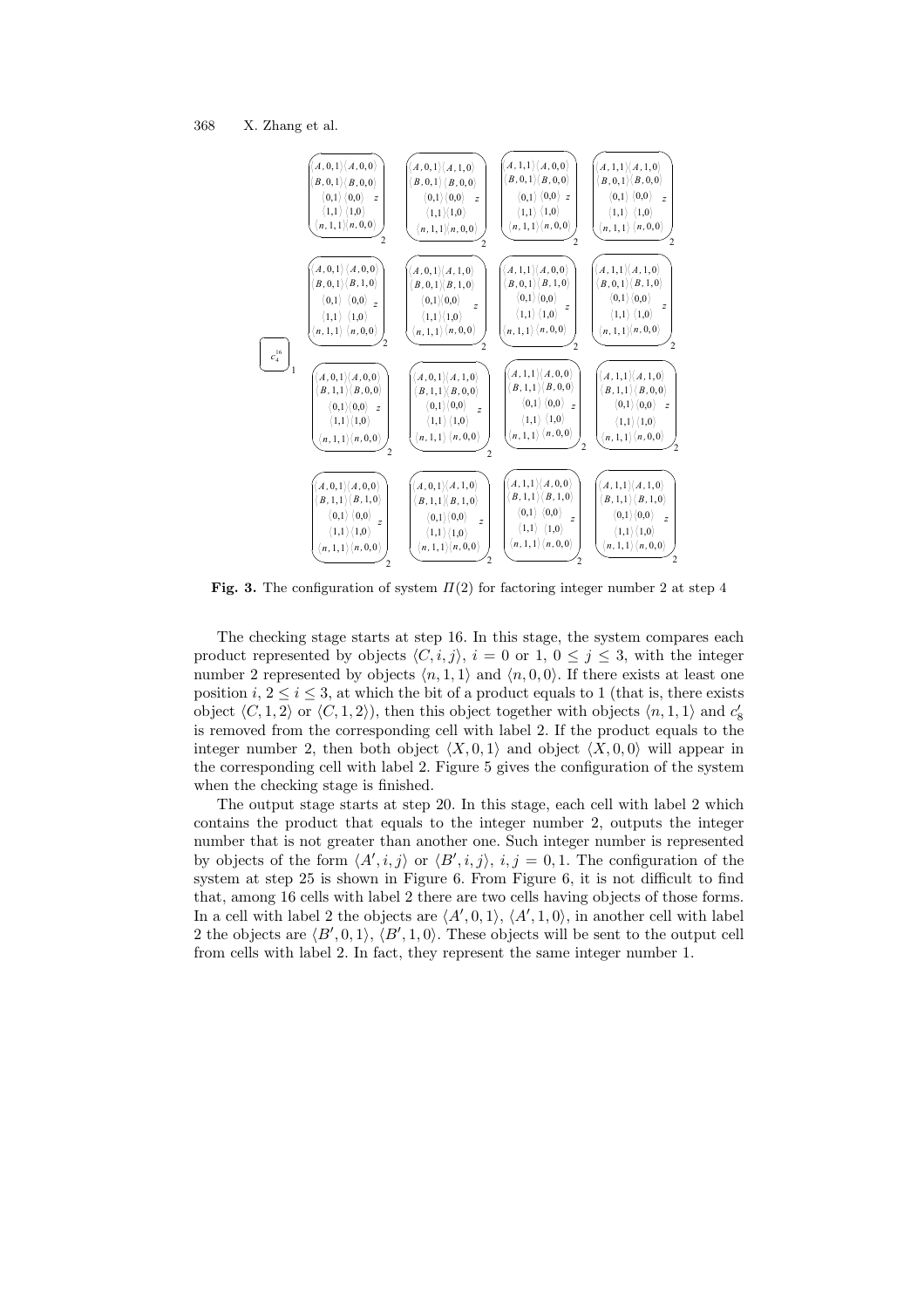

Fig. 4. The configuration of system  $\Pi(2)$  for factoring integer number 2 at step 15

#### 4.3 Necessary Resources

From the overview of the computation, it can be found that the family  ${ \prod(k) \}_{k\in\mathbb{N}}$ constructed above can solve the factorization problem in a linear time with respect to the size of the integer to be factored. In what follows, we point out this family of tissue P systems with cell division can be constructed in polynomial time by deterministic Turing machine.

It is easy to check that the rules of a system  $\Pi(k)$  of the family are defined recursively from the value  $k$ . The necessary resources to build an element of the family are of a polynomial order, as shown below:

- Size of the alphabet:  $k^2 + 35k + (4k+2) [\lg k] + [\lg 2k] + 11 \in O(k^2)$ .
- Initial number of cells:  $3 \in O(1)$ .
- Initial number of objects:  $k^2 + 2k + 2 \in O(k^2)$ .
- Number of rules:  $4k^2 + 39k + \lfloor \lg 2k \rfloor + (4k+2) \lfloor \lg k \rfloor + 4 \in O(k^2)$ .
- Maximal length of a rule:  $6 \in O(1)$ .

Therefore, a deterministic Turing machine can build the tissue P system  $\Pi(k)$ in a polynomial time with respect to k.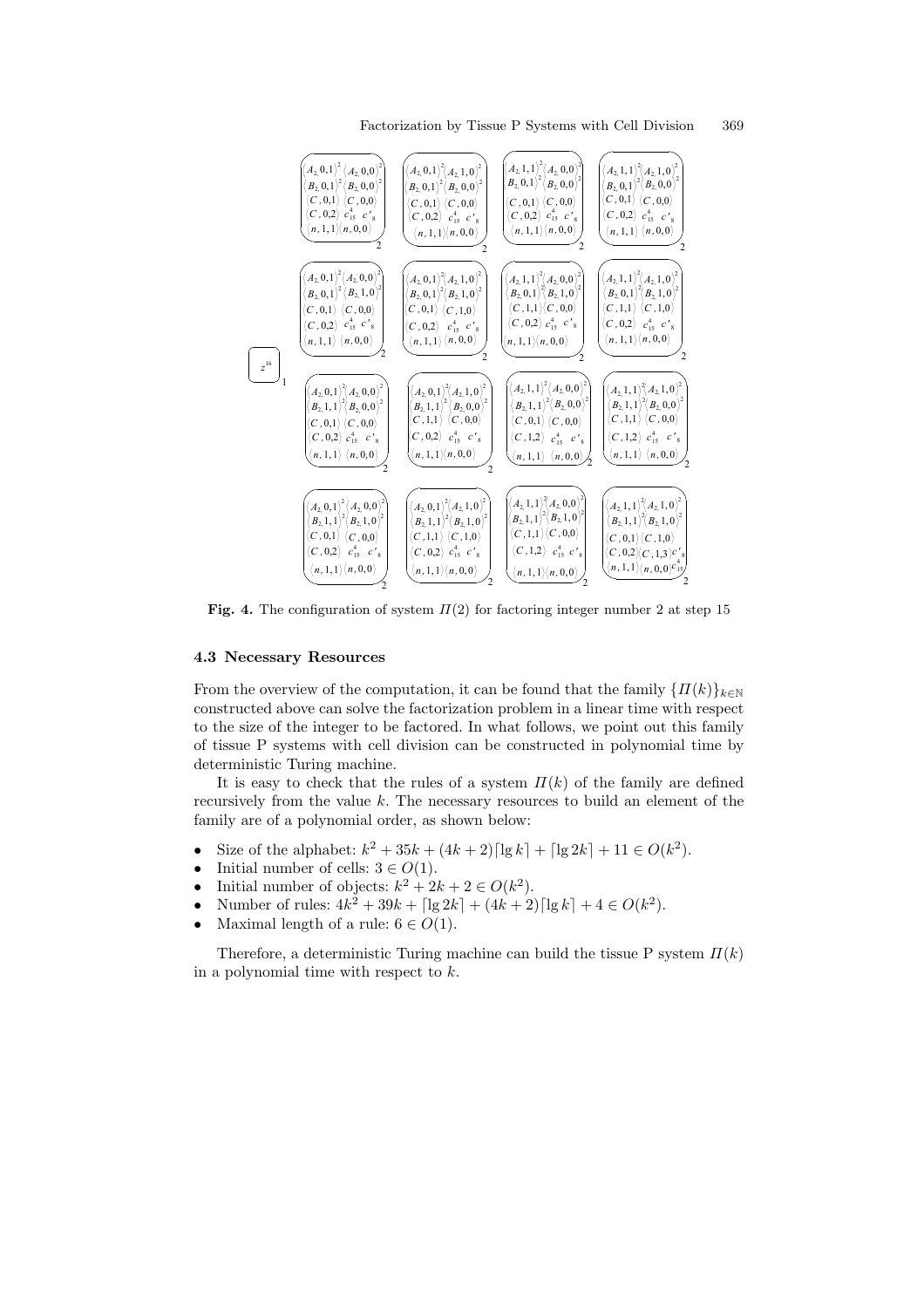

Fig. 5. The configuration of system  $\Pi(2)$  for factoring integer number 2 at step 19

# 5 Conclusions and Comments

Prime factorization problem is not in itself widely useful problem. It has become useful only because it has been found to be crucial for public-key cryptography, and this application is in turn possible only because they have been presumed to be difficult. Currently, no deterministic polynomial-time algorithm is known, which can be executed on Turing machines, that solves the problem for every possible instance. It is of interest to explore any possible and reasonable way to solve prime factorization problem because of its importance in public-key cryptography.

Prime factorization problem is neither decision problem nor optimization problem. In this work, it is considered as a function problem, and in the framework of tissue P systems with cell division, a linear-time solution to prime factorization problem is given. The initial structure of the systems is very simple, which consists of three cells. The system is initialized with inputting into the fixed input cell the multiset that expresses the integer number  $n$  to be factored. After a linear time with respect to the size of n (i. e.,  $|\lg k| + 1$ ), we can read out one factor of n in the output cell.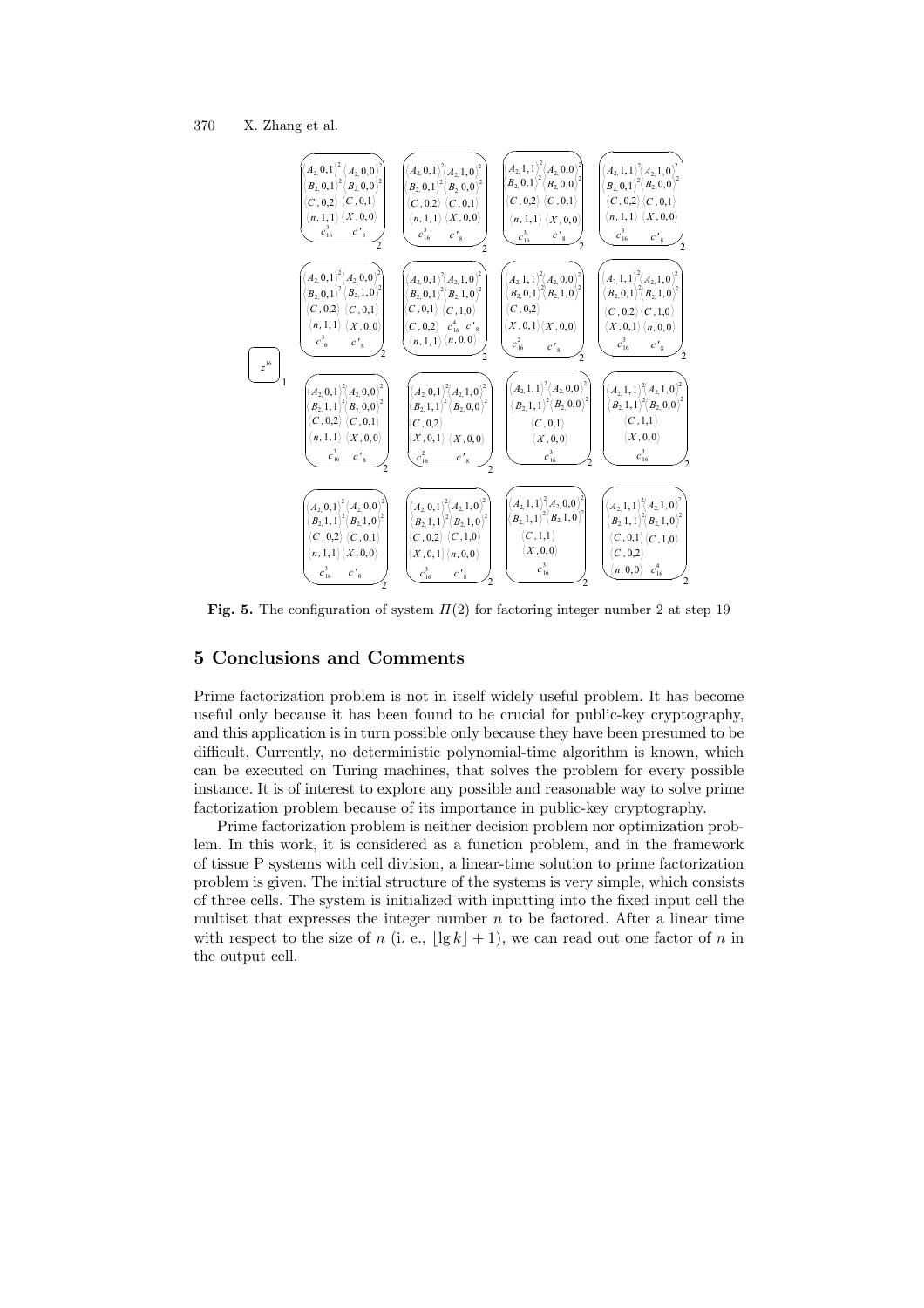

Fig. 6. The configuration of system  $\Pi(2)$  for factoring integer number 2 at step 25

P system is a highly distributed parallel model of computation. Currently, nobody knows how to build a biochemical computer/an artificial tissue-like computer. P systems may be implemented using molecules, cells or a large computer network such as the Internet. Although it goes beyond the scope of this work to discuss the implementation of P systems, clearly, it is of particular interest and it is a big challenging topic.

# Acknowledgements

The work was supported by National Natural Science Foundation of China (61033003, 61003038 and 30870826), Ph.D. Programs Foundation of Ministry of Education of China (20100142110072), Fundamental Research Funds for the Central Universities (2010ZD001), and Natural Science Foundation of Hubei Province  $(2008 \text{CDB113}$  and  $2008 \text{CDB180})$ . Mario J. Pérez-Jiménez also acknowledges the support of the project TIN2009-13192 of the Ministerio de Ciencia e Innovación of Spain, cofinanced by FEDER funds, and the "Proyecto de Excelencia con Investigador de Reconocida Valía" of the Junta de Andalucía under grant P08-TIC04200.